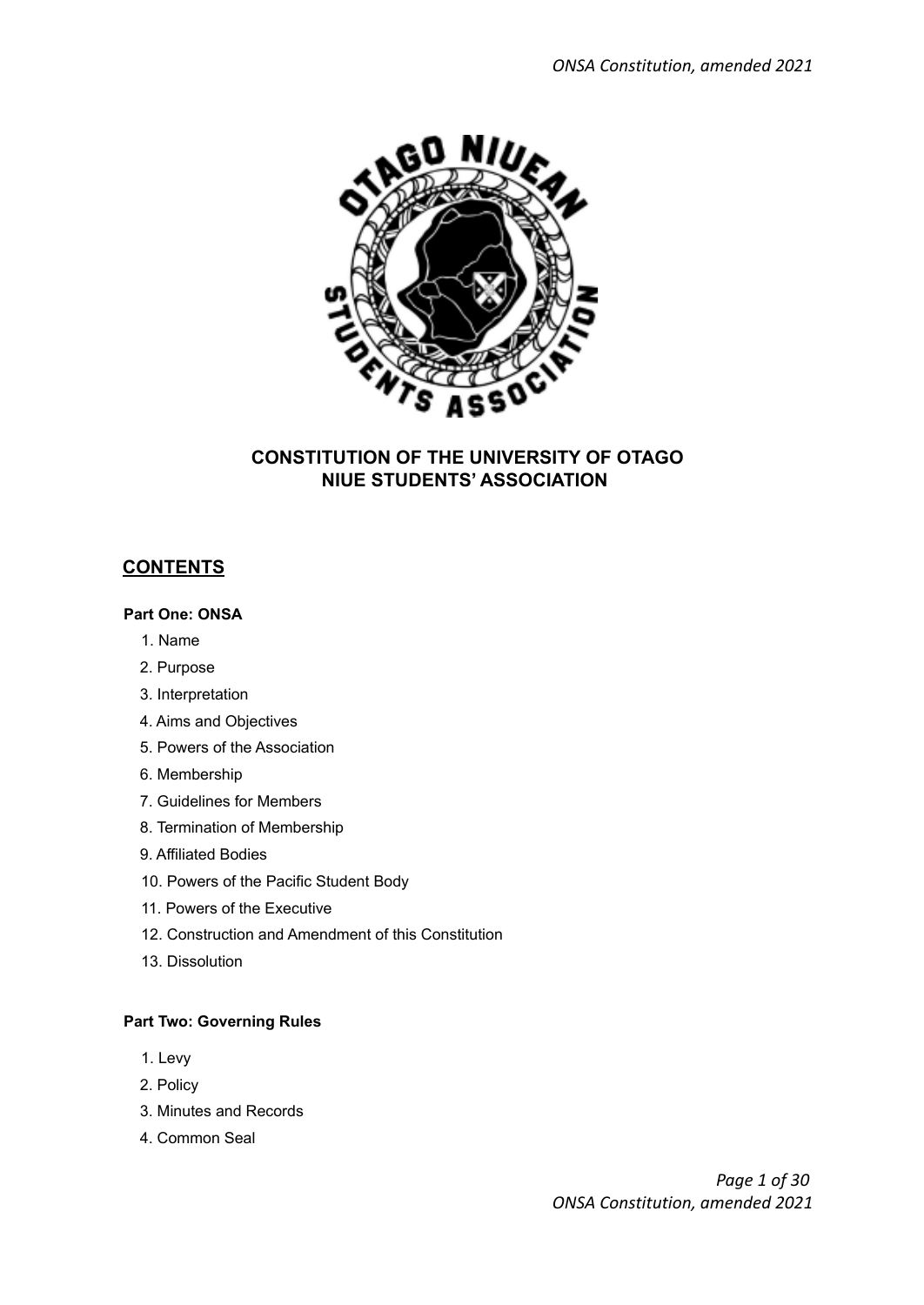- 5. Conduct of General Meetings
- 6. Chair of the General Meeting
- 7. Budget
- 8. Expenditure Authorisation
- 9. Committees
- 10. Standing Committee of the Executive
- 11. Vacation of Office

#### **Part Three: Composition and Election of Executive**

- 1. Term and General Prerequisites of Office
- 2. Composition of the Executive
- 3. Responsibilities of Executive Officers
- 4. No Confidence in an Executive Officer
- 5. Absence of Executive
- 6. Meetings of the Executive
- 7. Reporting by Executive Officers
- 8. Executive Elections
- 9. Nominations
- 10. Voting
- 11. Chair of Elections
- 12. General Ballot

#### **Part Four: Standing Orders**

- 1. Introduction
- 2. Conduct of Business
- 3. Order of Business
- 4. Quorum
- 5. Strangers
- 6. Chairperson
- 7. Absence of Chairperson
- 8. Motions
- 9. Debate
- 10. Annual General Meeting
- 11. Breaches of Order
- 12. Voting
- 13. Voting Schedule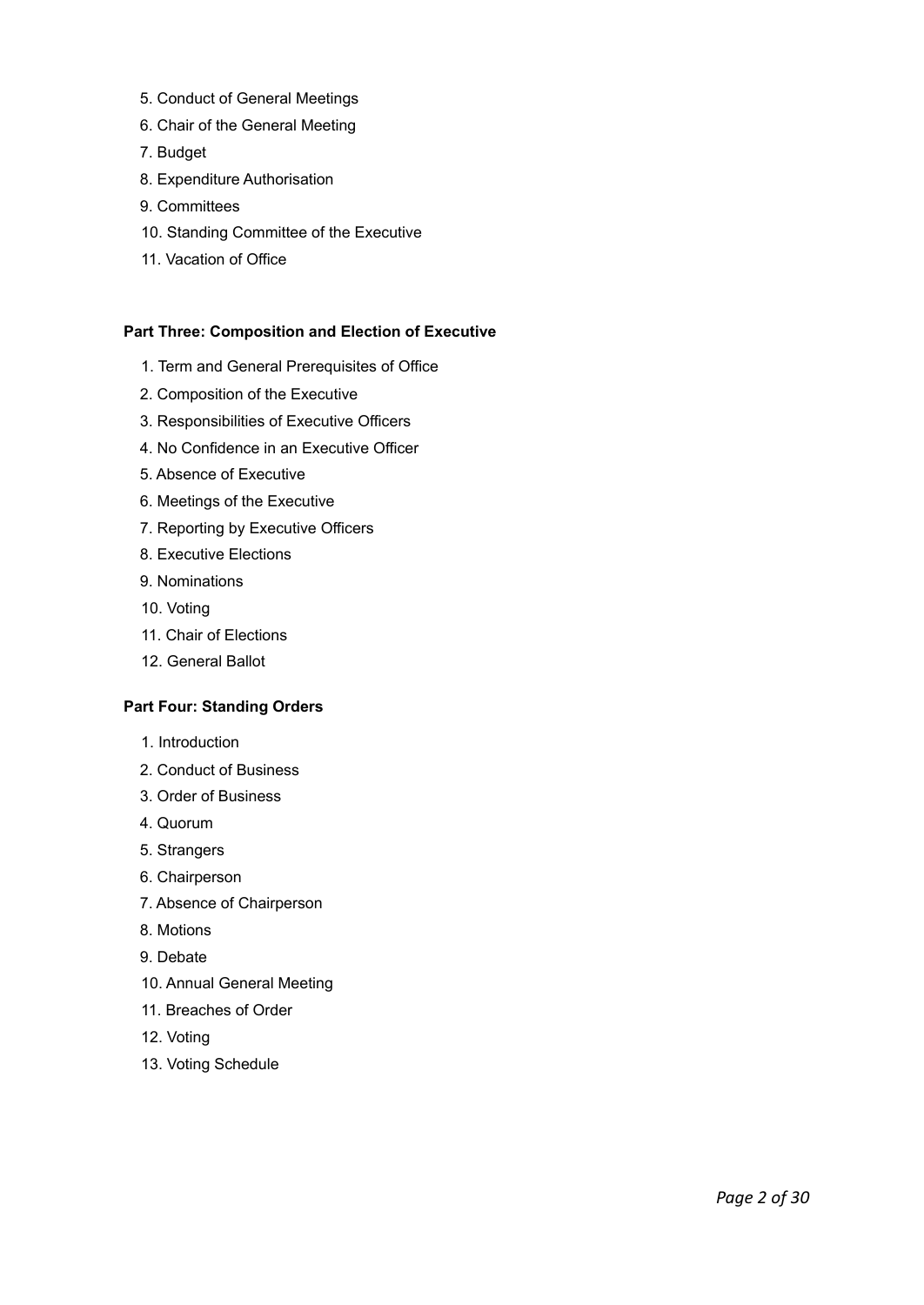# **Part One: ONSA**

#### **Section 1 - NAME**

1. The name of the society shall be OTAGO NIUE STUDENTS' ASSOCIATION (INCORPORATED) hereafter referred to as "ONSA".

# **Section 2 - PURPOSE**

- 2.1 ONSA is a combined student body of peoples of Niuean heritage and their student allies who are enrolled at the University of Otago and Otago Polytechnic.
- 2.2 The purpose of this Constitution is to provide guidance for the operations of ONSA.

#### **Section 3 - INTERPRETATION**

In this constitution, unless the context requires otherwise:

- 3.1 **"Academic Year"** shall mean the Academic Year of the University commencing with the first day of the Semester One and ending with the last day of Semester Two.
- 3.2 **"Affiliated Body"** shall mean any club, society, association or student body that is affiliated to ONSA.
- 3.3 **"Common Seal"** shall mean "The Common Seal of the Association".
- 3.4 **"Executive"** shall mean The Executive Committee of the University of Otago's Pacific Islands Students' Association (Incorporated).
- 3.5 **"Executive Officers"** shall mean the Officers of the Executive.
- 3.6 **"Financial Year"** shall mean the twelve calendar months from and including the first day of January up to and including the thirty-first day of December in each year.
- 3.7 **"General Meeting"** shall mean a general meeting of ONSA and shall include any Special General Meeting and any ordinary general meeting.
- 3.8 **"General Ballot"** shall mean secret ballot carried out in accordance with these Rules.
- 3.9 **"Member"** shall mean "Member of the Association"
- 3.10 **"Niue Student"** shall mean a student of indigenous Niuean descent who is currently enrolled at the University of Otago and Otago Polytechnic part-time or full- time.
- 3.11 **"Niuean Student Body"** shall mean the members of the Otago's Niue Students' Association.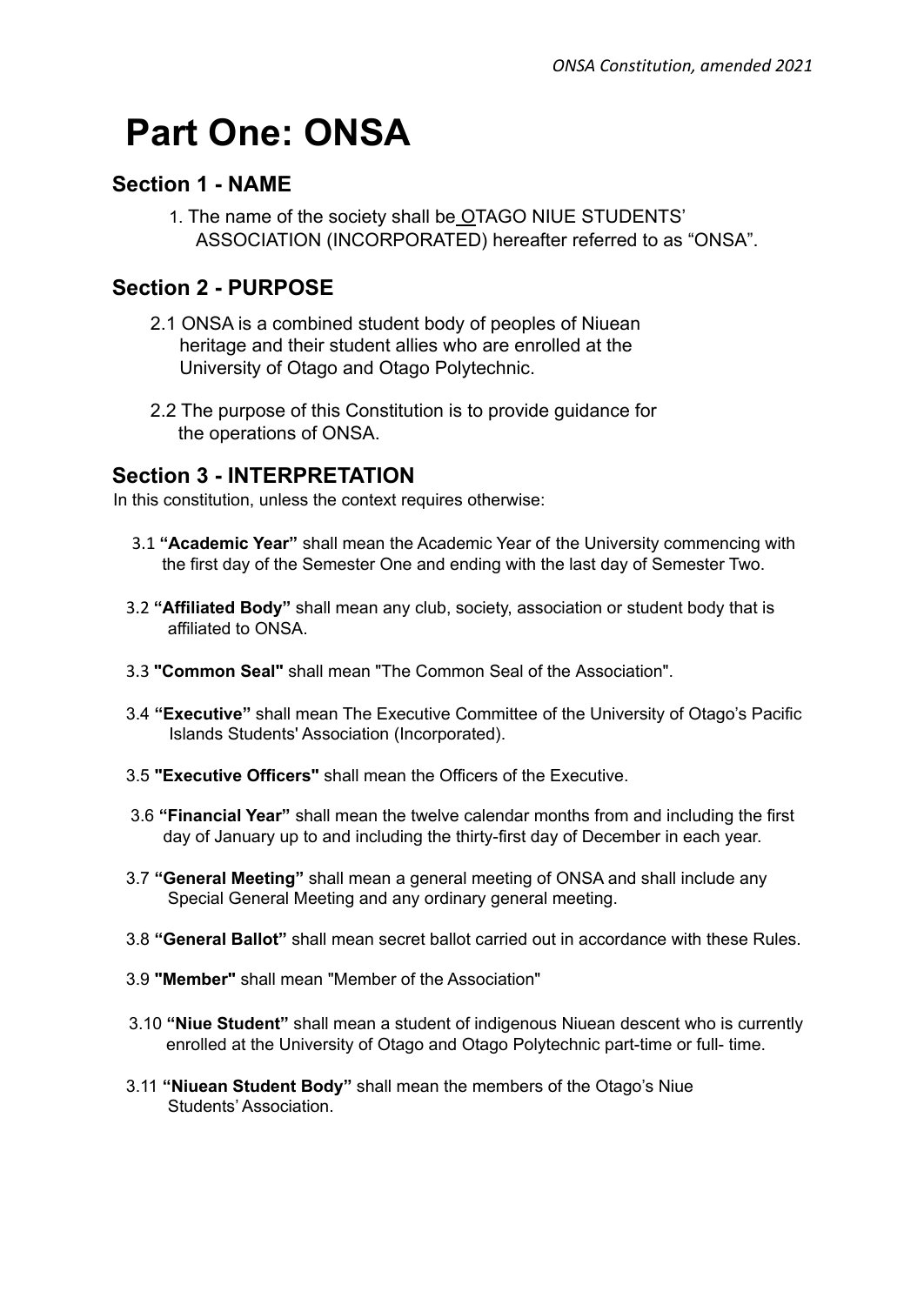3.12 **"Objects"** means the objects of the Association set out in Section 4. *Page 3 of 30*

*ONSA Constitution, amended 2021*

- 3.13 **"Officer"** shall mean the Executive Officers, the Secretary and the Chairperson of the General Meetings.
- 3.14 **"Pacific Student"** shall mean a student of indigenous Pacific Island descent who is currently enrolled at the University of Otago part-time or full- time.
- 3.15 **"Pacific Student Body"** shall mean the members of the University of Otago's Pacific Islands Students' Association.
- 3.16 **"Pacific Island Students"** shall mean individuals who are of indigenous Pacific Island descent who are currently enrolled part-time or full-time students at the University of Otago.
- 3.17 **"President"** shall mean the President of the Association.
- 3.18 **"Rules"** shall mean the Rules of the Association as herein contained or subsequently lawfully amended".
- 3.19 **"Resolution"** shall mean "a motion requiring positive votes of at least half of the total number of members voting at any meeting of the Association".
- 3.20 **"Secretary"** shall mean the Secretary of the Association.
- 3.21 **"Semester"** shall mean "Semester 1 or 2 of the University of Otago, the duration of which shall be defined by the University of Otago Calendar ".
- 3.22 **"Special Resolution"** shall mean a motion requiring positive votes of at least two thirds of the total number of members voting at any meeting of the Association or of the Executive as the case may be.
- 3.23 **"Standing Committee of the Executive"** shall mean the Committee provided for in Section 23.2.
- 3.24 **"Standing Orders"** shall mean the standing orders set out in Part D of these Rules.
- 3.25 **"Student"** shall mean any person enrolled as an internal student of the University in accordance with the University's Enrolment and Course Regulations General.
- 3.26 **"Student Media"** shall mean any such media outlets as the Association or its subsidiaries may own including the Association's website.
- 3.27 **"Sub-committee"** shall mean the committee made up of representatives from the member associations.
- 3.28 "**University"** means the University of Otago.
- 3.29 "**OUSA"** refers to the Otago University Students' Association.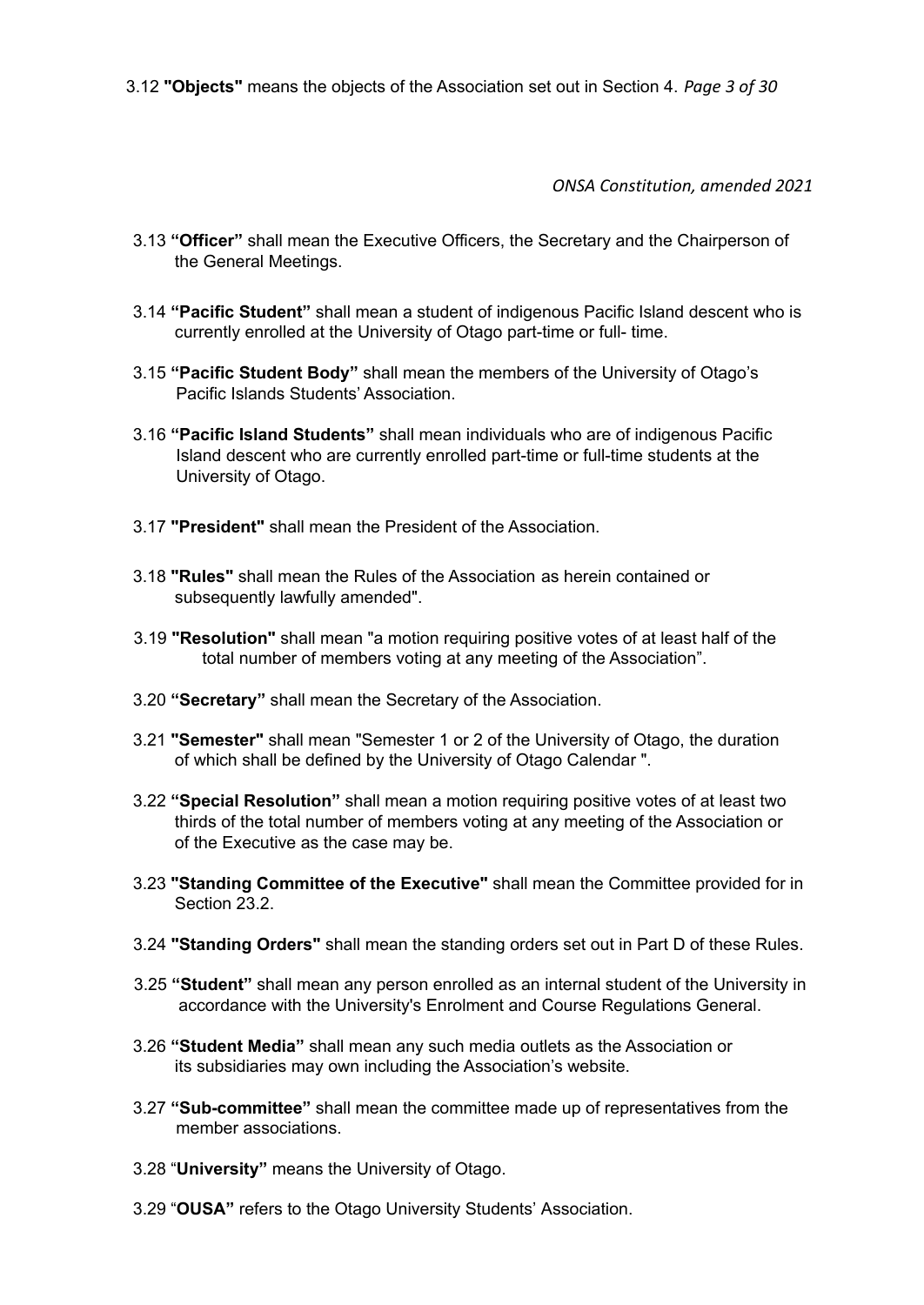- 3.30 **"Treasurer"** shall mean The Treasurer of the Association.
- 3.30 **"TRM"** refers to Te Roopū Māori

*Page 4 of 30 ONSA Constitution, amended 2021*

If at any time, any matter arises which is not provided for in this document, that matter shall be determined where appropriate by the Executive whose decision shall be final.

#### **Section 4. AIMS AND OBJECTIVES**

- 4.1 The Aims and Objectives of ONSA shall be to:
	- i. Promote the expression of Niue culture and language within Otago University, Otago Polytechnic and wider Otago Community.
	- ii. ONSA is to affiliate themselves as a body with UOPISA and OUSA.
	- iii. To establish and maintain our relationship with OUSA, Te Roopū Māori, UOPISA and the University and Polytechnic where appropriate.
	- iv. Establish and maintain relationships with external stakeholders where appropriate.
	- v. Promote the equitable opportunity, wide representation, friendly gathering and participation of Niuean students and ONSA affiliates within the University and Polytechnic.
	- vi. Ensure that the University is providing a supportive environment and experience for all Niuean students enrolled, in order to improve and maintain excellence in academic, spiritual, sports, cultural and social endeavours by: a. advocating for and promoting the interests of ONSA; and,
		- a. help in supporting and representing Pacific students in achieving their academic aspirations and educational goals.

#### **Section 5 - POWERS OF THE ASSOCIATION**

- 5.1 ONSA has the widest powers possible to do all the things it deems necessary in pursuit of its aims and objectives, including:
	- i. Seeking collaboration from the University and wider Niuean communities regarding matters that affect Niue students.
	- ii. Representing its members in all matters regarding tertiary education. Join another association or body for the pursuit of any of the aims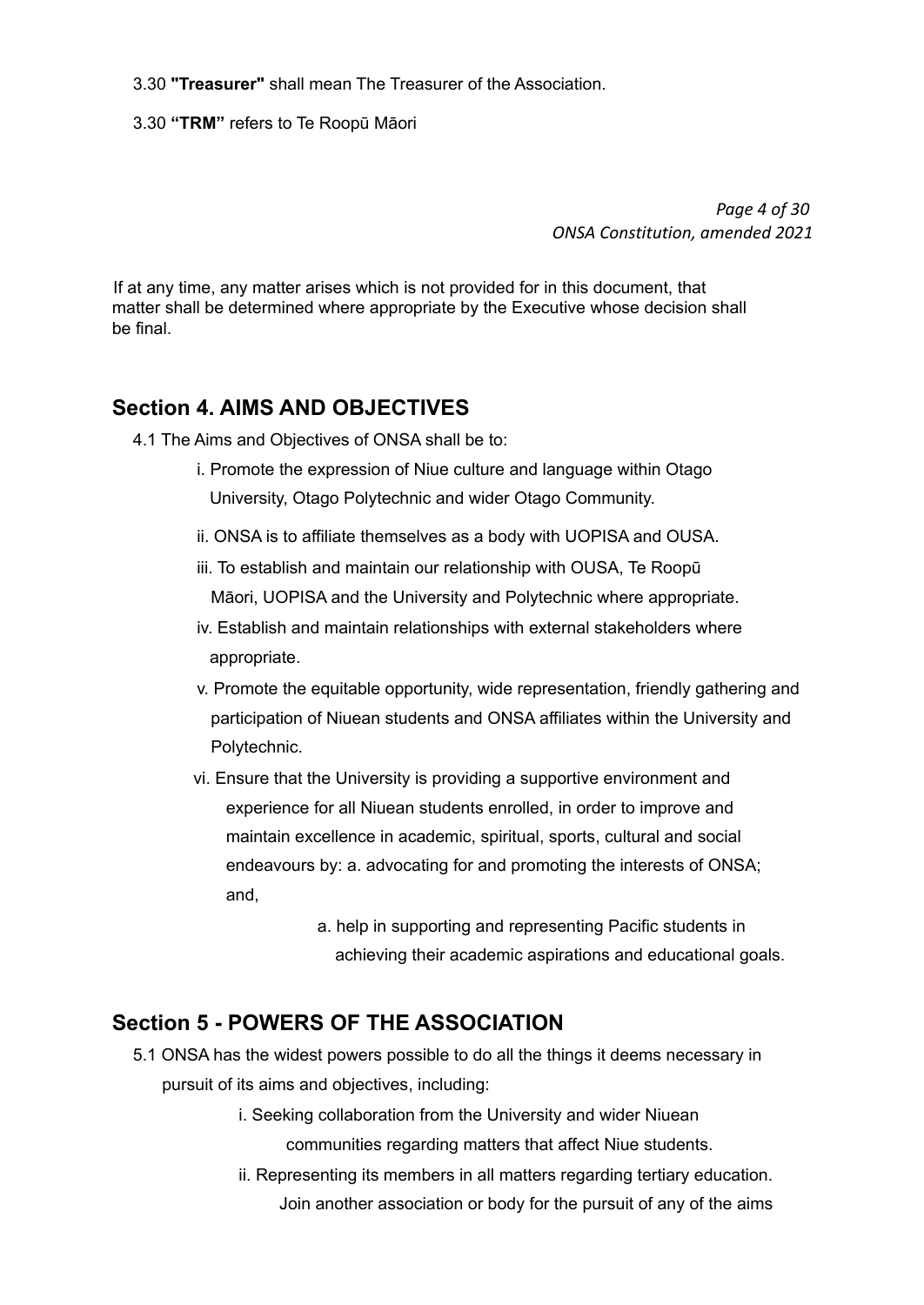and objectives of ONSA, by way of deed or other contractual agreement.

- 5.2 Facilitate and encourage discussions and collaboration between Pacific Islands associations at the University:
	- i. ONSA shall create and hold the calendar of Pacific students' events for the year;

*Page 5 of 30 ONSA Constitution, amended 2021*

- ii. ONSA will act as a neutral third party with regards to all activities between and within each Pacific student association,
- 5.3 Raise funds to achieve its aims and objectives, and to;
	- i. Financially assist Pacific associations where appropriate and deemed necessary;
- 5.4 Apply for licenses and permits required to achieve ONSA's aims and objectives;
- 5.5 Establish funds for the benefit of ONSA or any specific purpose which is consistent with its objectives.
- 5.6 Issue, publish, print and circulate literary undertakings that may be of benefit or entertainment to Pacific students but mainly Niue Students.
- 5.7 Keep assets and preserve all records likely to be of value or of historic value to ONSA.

#### **Section 6 - MEMBERSHIP**

- 61. Students of both Otago University and Otago Polytechnic who have Niuean heritage and or share/represent the interests of ONSA may annually confirm membership of ONSA upon application for affiliation.
- 6.2 All members of ONSA may exercise the privileges and rights of membership upon payment of the Levy (if any).
- 6.3 ONSA shall keep a record of member associations which will be updated at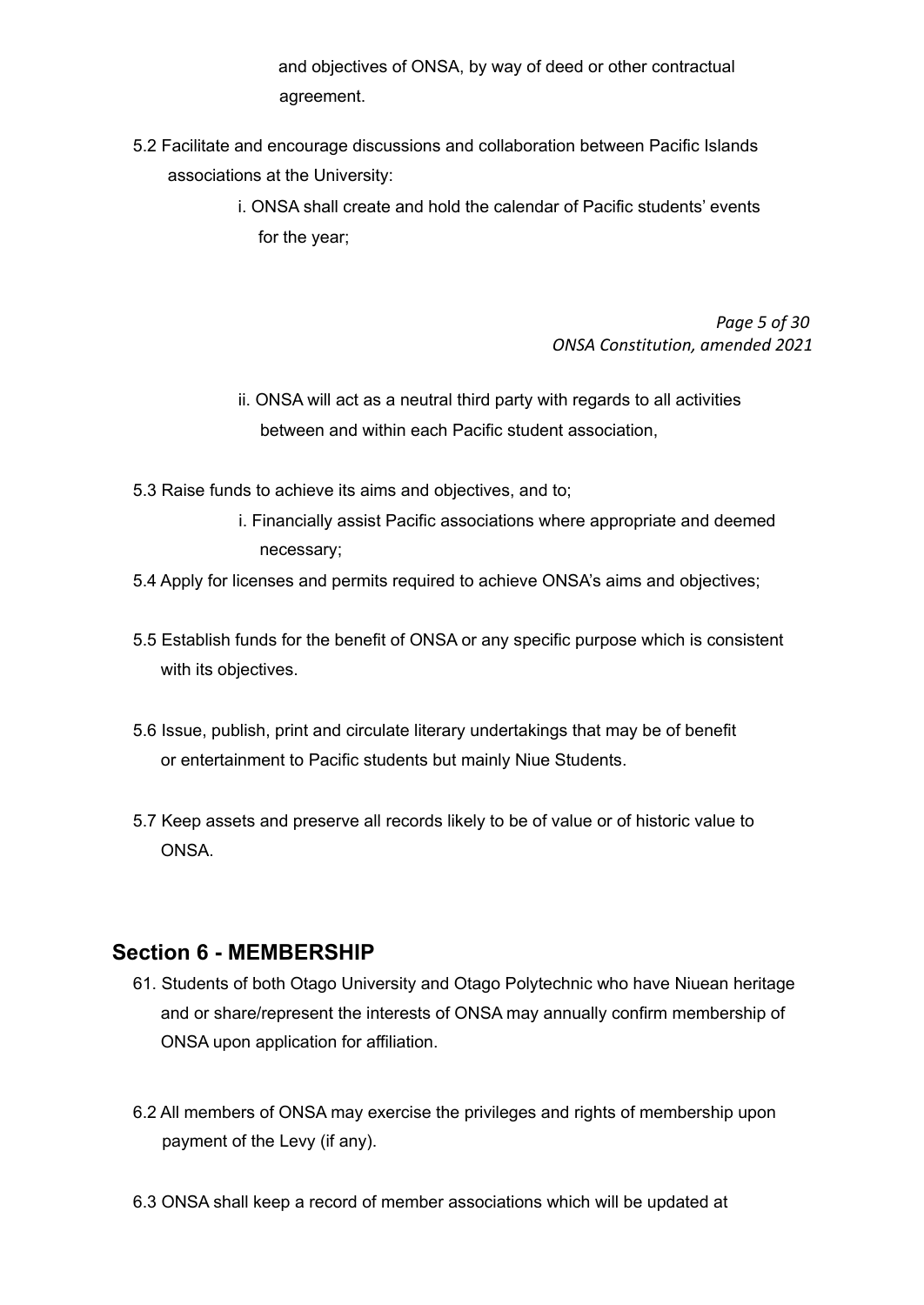least annually.

#### **Section 7 GUIDELINES FOR MEMBERS**

The following provisions shall apply to the members of ONSA:

- 7.1 Open its membership to all Niue Students, indigenous Pacific Island students at the University and Polytechnic and cultural allies;
- 7.2 On an annual basis provide copies to ONSA of their:

*Page 6 of 30 ONSA Constitution, amended 2021*

Annual Financial Report; Minutes from the Annual General Meeting (AGM); List of the newly elected officers;

- 7.3 Must not hold a function at the same time as the ONSA AGM.
- 7.4 Upon dissolution, hand over all assets held or possessed to ONSA who will hold it in trust.
- 7.5 ONSA shall hold the body's assets and possessions upon its dissolution, until body is re-established.

# **Section 8 - TERMINATION OF MEMBERSHIP**

8.1 An association ceases to be a member of ONSA if the Executive

Committee resolves that such an association has either:

i. Wilfully withdrawn their membership from ONSA;

ii. Lacked willingness to work collaboratively with other Pacific

associations; iii. Objectionable misconduct in accordance with the

University of

Otago's Student Code of Conduct including that which led to mistrust.

- 8.2 The association concerned must be given an opportunity to be heard at an Executive meeting that is called for this purpose.
- 8.3 If an association's membership is terminated, the Executive must give the association a notice of 5 academic days prior to the termination date with an appropriate and justified explanation.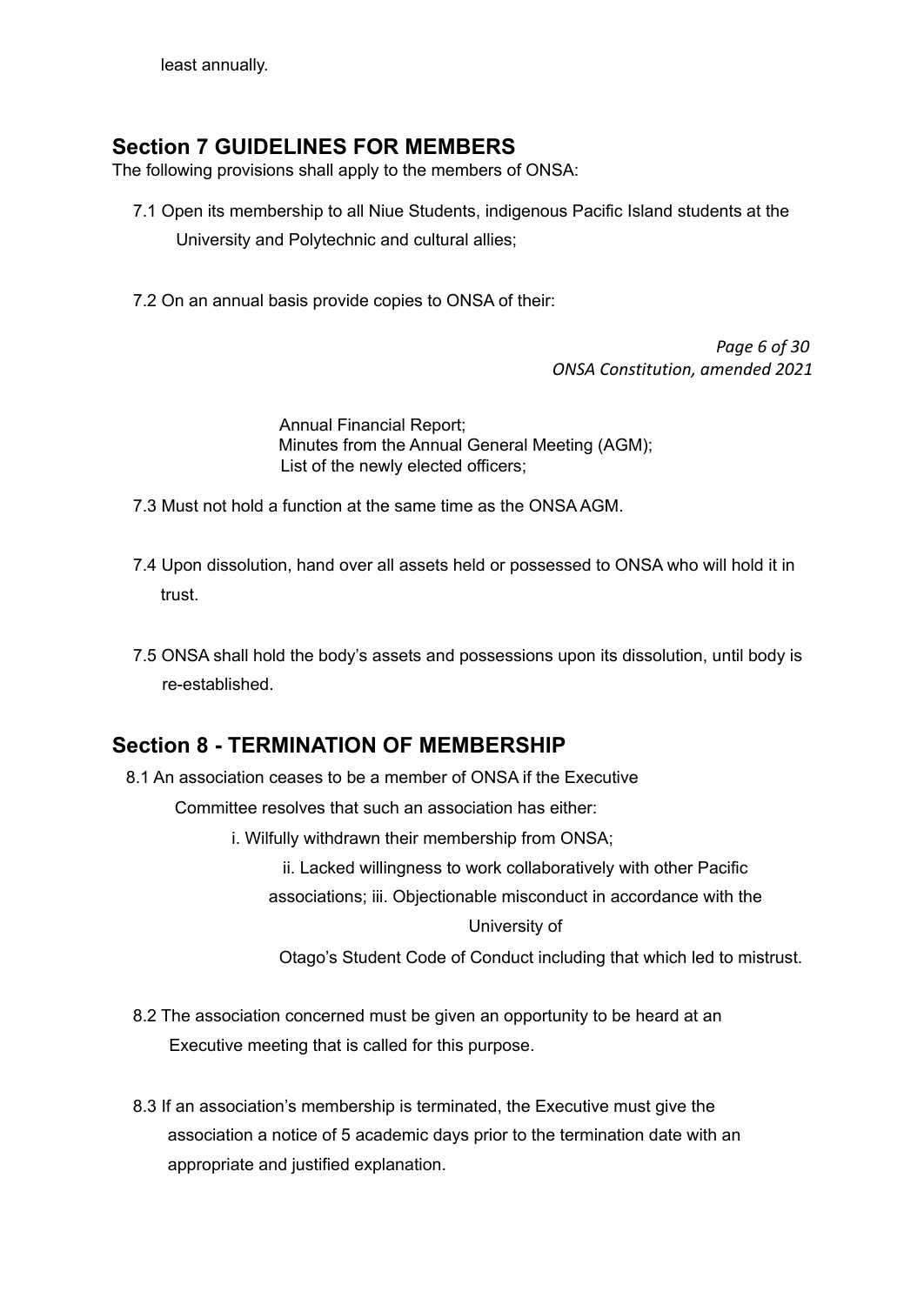# **Section 9 - AFFILIATED BODIES**

- 9.1 The Executive committee may admit clubs, societies or associations of other tertiary institutions in Dunedin, as affiliated members of ONSA. Affiliation does not necessarily confer any of the rights or privileges of membership.
- 9.2 The affiliation of any Pacific club, society, union or other body to ONSA will continue until such time as:
	- i. The Executive, by Resolution, ends the affiliation;
	- ii. The club, society, union or other body ends the affiliation;

*Page 7 of 30 ONSA Constitution, amended 2021*

- iii. The club, society, union or other body ceases to meet the requirements of affiliation to ONSA, including complying with this Constitution; or
- iv. The Pacific club, society, union or other body ceases to exist.
- 9.3 When considering an affiliation application the Executive must be satisfied that:
	- i. The Pacific club, society, union or other body does not pose a risk, whether financial or otherwise, to ONSA; and
	- ii. The activities of the club, society, union or other body are consistent with ONSA's aims and objectives.
- 9.4 The Executive may set policies expanding upon the affiliated bodies' provisions and procedures in this Constitution, provided that such policies are consistent with this Constitution.

# **Section 10 - POWERS OF THE PACIFIC STUDENT BODY**

- 10.1 The Pacific Student Body exercises its powers through Special General Meetings and Referenda:
	- i. All members may attend and vote at general meetings.
	- ii. All individual members of ONSA member associations may vote in referenda.
- 10.2 The Pacific Student Body may exercise the following powers at general meetings: to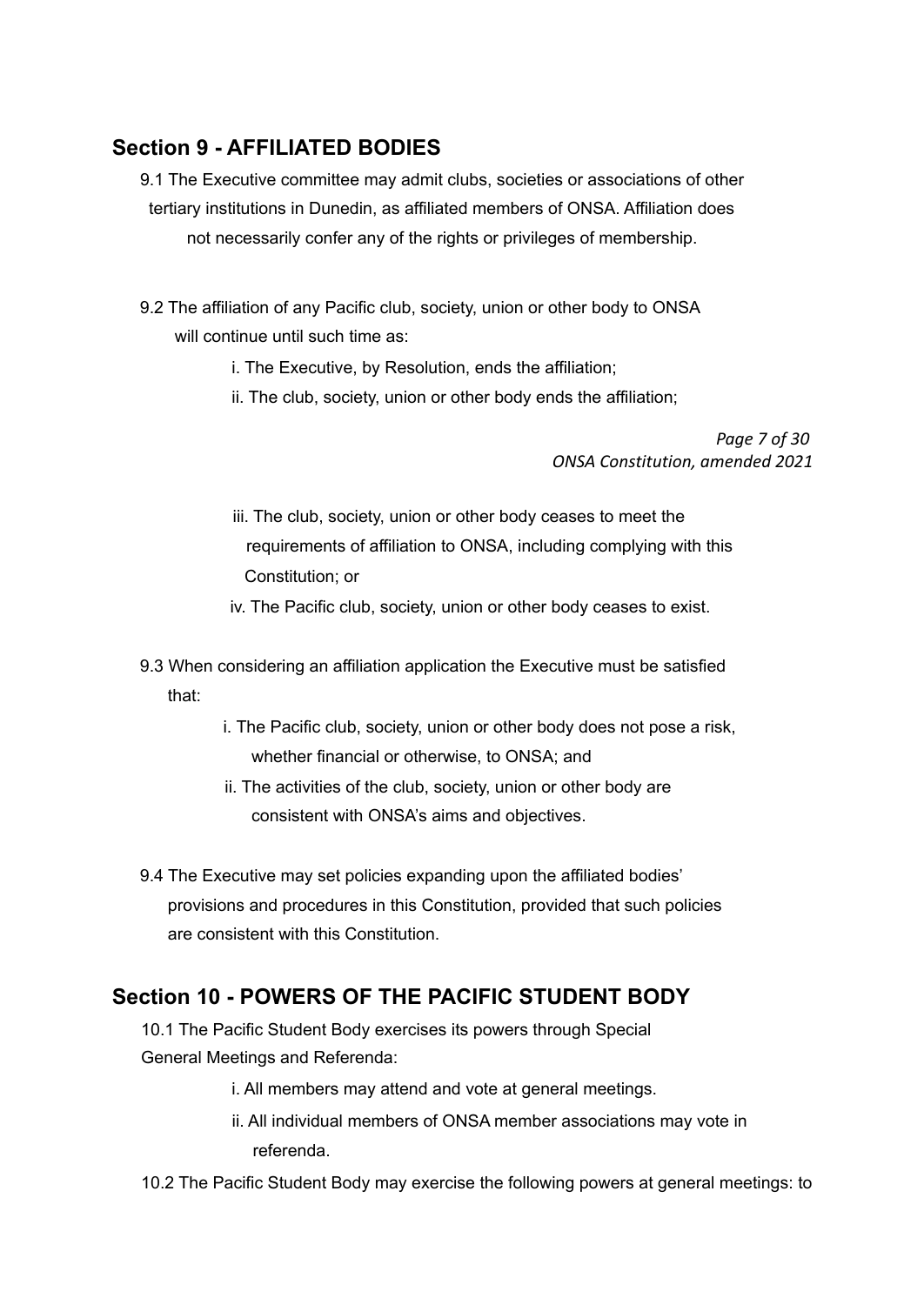amend these Rules;

- i. To remove Executive officers from their positions through a motion of 'no confidence';
- ii. To remove a member ONSA;

iii. To validate breaches of the Rules, in accordance with this Constitution; iv. To remedy breaches of the Rules, in accordance with this **Constitution** 

- 10.3 The Pacific Student Body may exercise the following powers through a Referendum:
	- i. To pass Resolutions on any matters, and to convey recommendations to the Executive;
	- ii. To amend these Rules;
	- iii. To set ONSA's budget and Levy;

*Page 8 of 30 ONSA Constitution, amended 2021*

iv. To receive the annual report of ONSA.

#### **Section 11 - POWERS OF THE EXECUTIVE**

- 11.1 The Executive is the governing board of ONSA and controls all business operations and activities of ONSA in pursuit of its aims and objectives, except for those powers specifically reserved by this constitution to the Pacific Student Body.
- 11.2 The Executive oversees the Pacific sub-committee and Pacific student bodies at the University and may direct such bodies regarding performance of their duties.
- 11.3 The Executive controls the funds of the Association and authorises all expenditure.
- 11.4 All Resolutions of the Executive and all acts done will be binding upon all the Executive officers whether present at any such meeting or not and upon all the property and assets of ONSA unless a Resolution is illegal or contrary to this Constitution.

#### **Section 12 - CONSTRUCTION AND AMENDMENT OF THIS CONSTITUTION**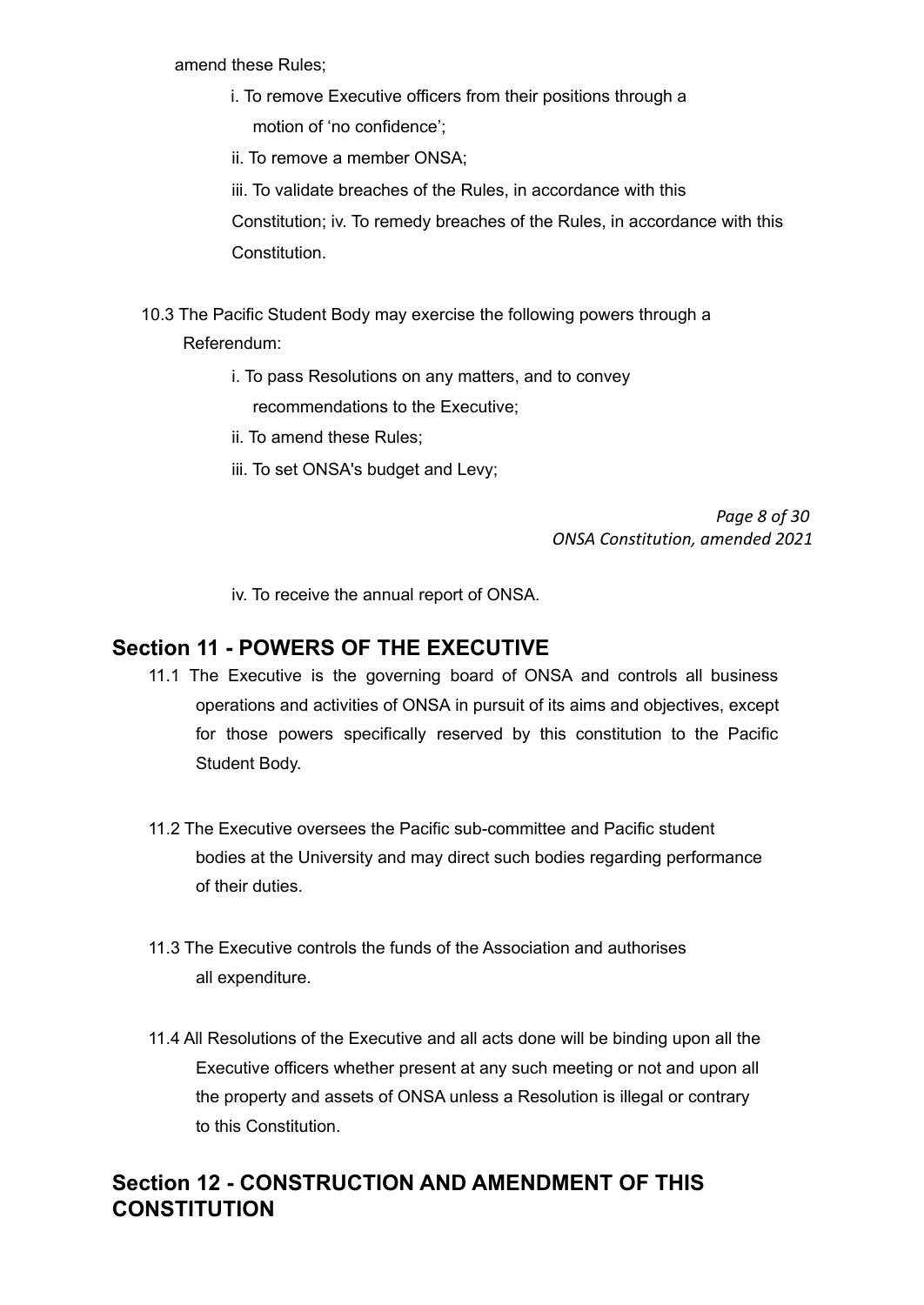12.1 Where any dispute arises as to the interpretation or construction of this Constitution, such dispute will be resolved by the Executive.

12.2 This Constitution may only be amended or rescinded by a Special Resolution at a general meeting or through a Referendum.

- 12.3 Ten (10) working days' notice must be given to members of any amendment to this Constitution.
- 12.4 Any amendment or rescission of this Constitution must be registered with the Registrar of Incorporated Societies in accordance with the requirements of the Incorporated Societies Act 1908, and such amendment or rescission takes effect at the time of registration.

*Page 9 of 30 ONSA Constitution, amended 2021*

12.5 No amendment or rescission of this Constitution will be valid if it conflicts with section 5.2 or section 13, or is otherwise contrary to the laws of New Zealand.

#### **Section 13 - DISSOLUTION**

13.1 In the event of the dissolution of ONSA, all the real and personal property of ONSA, after payment of all of its costs, debts and liabilities, will vest in the University upon trust until a charitable body similar to ONSA is formed.

# **Part Two: Governing Rules**

#### **Section 1 - LEVY**

1.1 Where the Pacific Student Body agrees to set a Levy, all associations must pay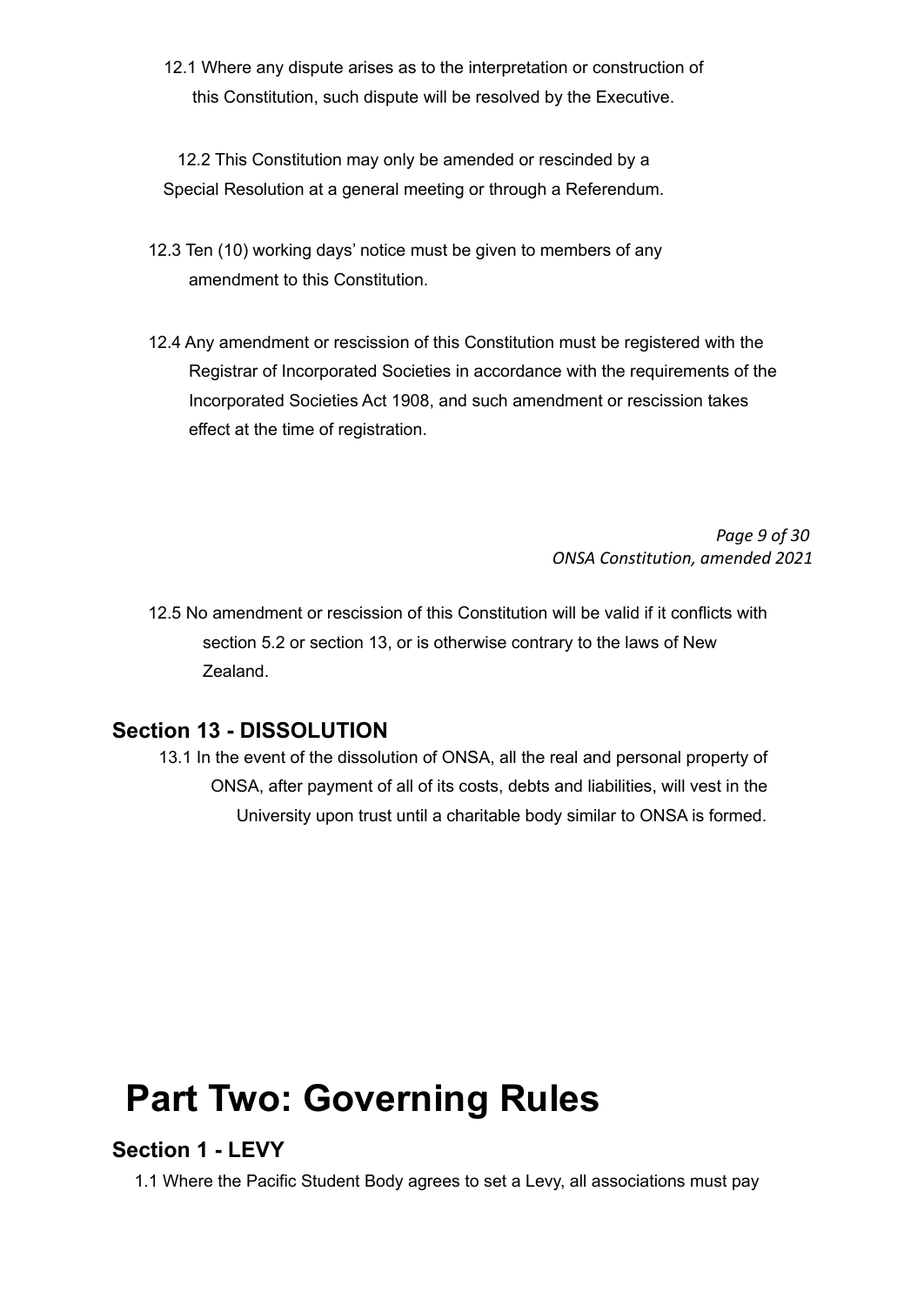the Levy by the date nominated by the Executive as the due date for payment of this fee.

- 1.2 Any Pacific student group failing to comply with section 14.1 will not be entitled to Exercise any rights or privileges of membership until the Levy has been paid.
- 1.3 The Pacific Student Body will set the Levy for the next year as provided under section 10 of this Constitution.
- 1.4 If no change to the Levy is made it will remain the same as the most recent Levy.

#### **Section 2 - POLICY**

- 2.1 The Pacific Student Body will set policy regarding the position of ONSA on external matters.
- 2.1 The Executive will set policy regarding all operations and activities of ONSA and any other internal matters. Any policies set must be recorded in writing.

*Page 10 of 30 ONSA Constitution, amended 2021*

2.2 All active policies must be made publically available. Five (5) working days' notice must be given for the setting, rescinding or amending of policy and that notice must include the proposed policy or change of policy.

- 2.3 Policy will be set, rescinded or amended by Resolution, except in the absence of notice where policy will be set, rescinded or amended by Special Resolution of ONSA or the Executive as the case may be.
- 2.4 No policy may be incompatible with, or contradict, this Constitution. 15.6 If Policy is breached it must be drawn to the attention of the next Executive meeting by any Officer who is aware of the breach.

#### **Section 3 - MINUTES AND RECORDS**

The Secretary, or appointed delegate, must keep minute books for all the Executive meetings, general and special meetings including meetings of sub-committees affiliated with ONSA.

3.1 The minutes of each meeting must include: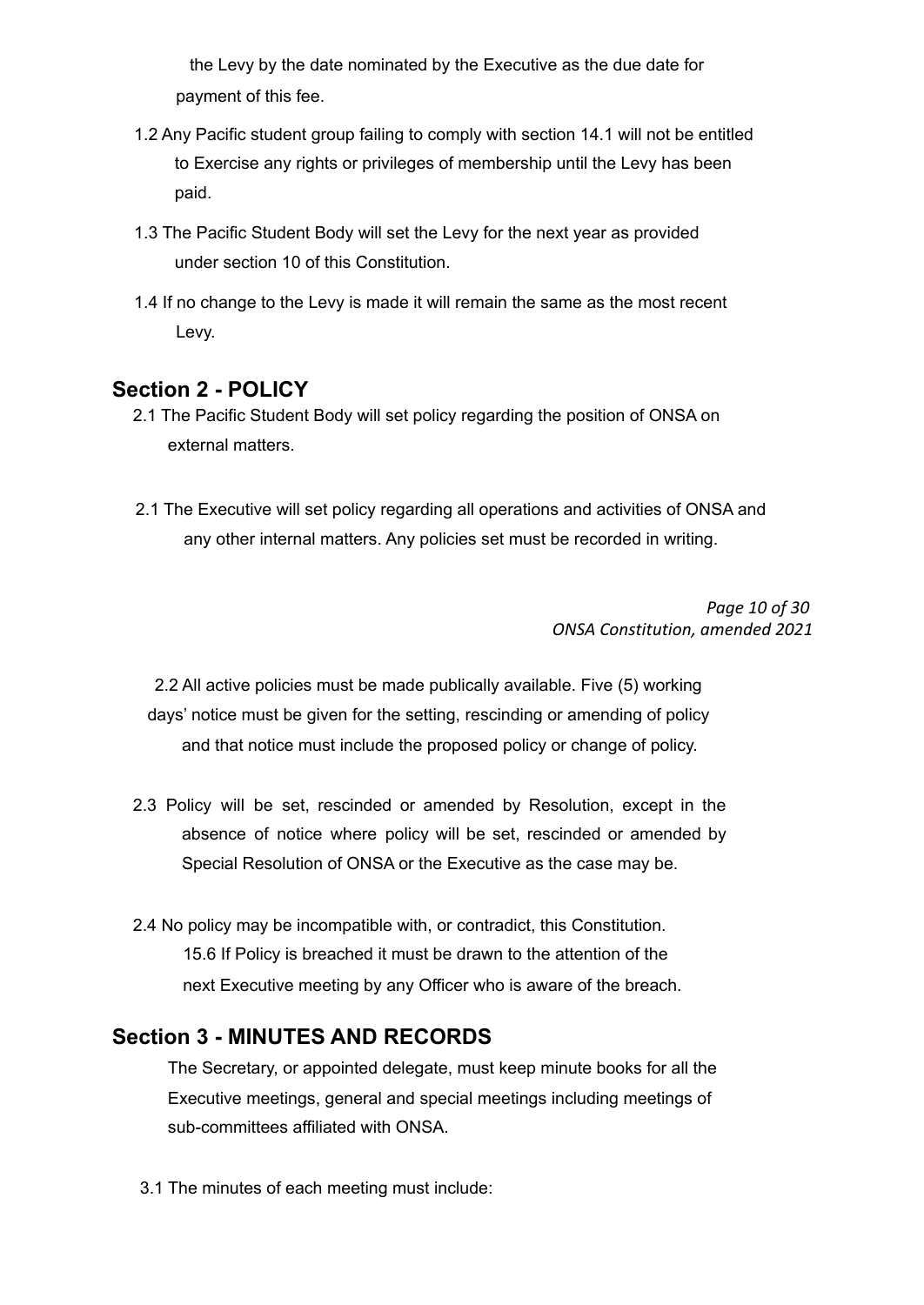i. The name of the committee;

ii. The date, time and place of the meeting;

iii. The number of members present and the name of the chair of the meeting; iv. Confirmation of any previous minutes;

- v. The text of every motion or amendment moved and seconded;
- vi. An indication of whether such motions and amendments were carried, and the names of any members who requested that their dissent be recorded;
- vii. The facts and details of any adjournment;
- viii. Any notice of motion given;

ix. Details of any business raised at the meeting, required to be

- raised by this Constitution, or raised by a member at the meeting.
- x. Any other matters which facilitate the historical and legal record of ONSA.
- 3.2 The minutes of any meeting must be confirmed by the following meeting and signed as a "true and correct record" by the chair of that following meeting.
- 3.3 The Secretary must keep a policy book which contains a record of all policy set by ONSA.

*Page 11 of 30 ONSA Constitution, amended 2021*

#### **Section 4 - COMMON SEAL**

- 4.1 The Common Seal must be affixed to any deeds entered into by ONSA.
- 4.2 The Common Seal must be kept by the Secretary.
- 4.3 The affixing of the Common Seal to a document must first be authorised by Resolution of the Executive.
- 4.4 Any document to which the Common Seal is affixed must be signed by the Secretary and either the President or Vice President as attesting witnesses.

#### **Section 5 - CONDUCT OF GENERAL MEETINGS**

The quorum for a general meeting is 50% of the member associations of ONSA for that year.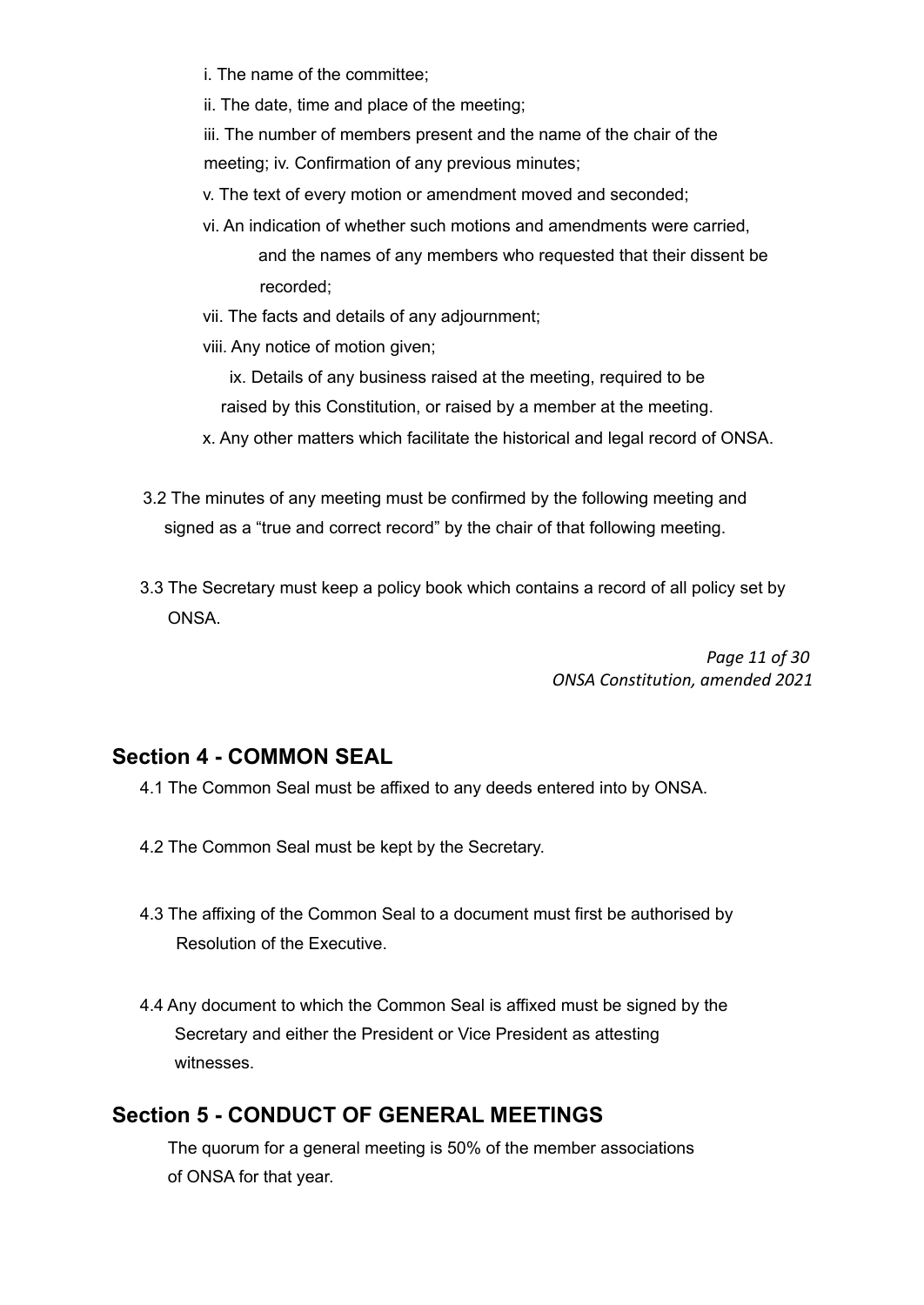- 5.1 General meetings may only be held on days when the Dunedin campus of the University is holding formal classes and at a time and a place that is not inconvenient to students.
- 5.2 Except as otherwise provided by this Constitution, the procedure of a General Meeting will be governed by the Standing Orders set forth in this **Constitution**
- 5.3 A general meeting will be called by the Secretary:
	- i. On receipt of a motion of no confidence in an Executive Officer or to remove a member of ONSA; or
	- ii. By Resolution of the Executive.

5.2 Subject to section 12.3, such a meeting must be called between five (5) and fifteen (15) working days after receipt of such a motion or Resolution of the Executive. If the meeting is not called, any member may call the meeting.

5.3 Subject to section 12.3, at least five (5) working days notice must be given by the Secretary for a general meeting detailing the time, place, agenda items and all motions put before the meeting.

# **Section 6 - CHAIR OF THE GENERAL MEETING**

*Page 12 of 30 ONSA Constitution, amended 2021*

The chair of the general meeting is the President of ONSA.

- 6.1 The duties of the chair of the general meeting includes:
	- i. Conducting general meetings of ONSA according to this Constitution; b) Conveying all Resolutions and recommendations made at a general meeting to the appropriate persons as directed;
	- ii. Reporting to and advising the Executive on issues arising at Student General Meetings; and
	- iii. Having an understanding of this Constitution.
- 6.2 In the event of the absence of the chair at a general meeting another Executive Officer of ONSA may chair the meeting.

#### **Section 7 - BUDGET**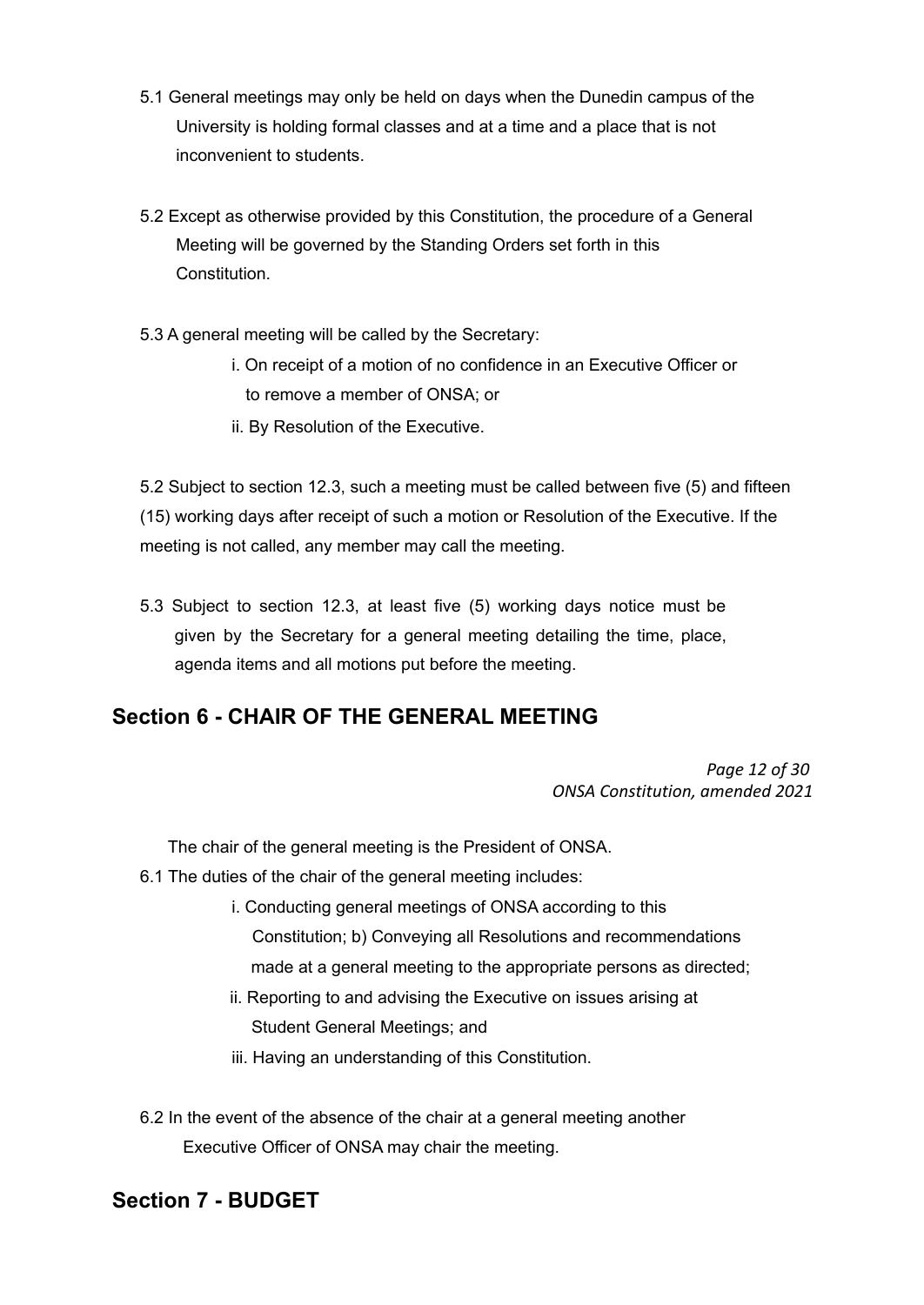There will be a budget set for ONSA which will cover operational expenses and to which income (if any) will be linked.

7.1 The Executive will present a proposed budget for the forthcoming year to the Pacific Student Body in the second semester of each year.

7.2 The Pacific Student Body will consider the proposed budget and either resolve to accept or reject it in its entirety.

7.3 If no budget has been set by the end of the University year, then the most recent budget set by the Pacific Student Body will be deemed to be the budget for the following year, adjusted up or down on a pro rata basis according to any change in income.

7.4 At least five (5) working days notice is required before the proposed budget is presented to the Pacific Student Body.

7.5 At the commencement of each year, but before any general meetings or Referenda are held, the Executive may alter the budget set by the Student Body the preceding year, provided that:

- i. the sum of the absolute values of all alterations made to individual budget lines does not exceed five (5) percent of Total Budgeted Expenditure;
- ii. the remuneration of Executive Officers is not altered from the budget set by the Pacific Student Body the previous year, and;

*Page 13 of 30 ONSA Constitution, amended 2021*

iii. the sum of the absolute values of all alterations made to individual budget lines does not exceed the total amount of the last set budget.

- 7.6 Any proposed budgetary alterations in excess of the sum in section 20.6 must be referred to the Pacific Student Body, which may accept or reject the proposed altered Budget by resolution.
- 7.7 The Executive may set policies expanding upon the budgetary provisions and procedures in this Constitution provided that such policies are consistent with this Constitution.

# **Section 8 - EXPENDITURE AUTHORISATION**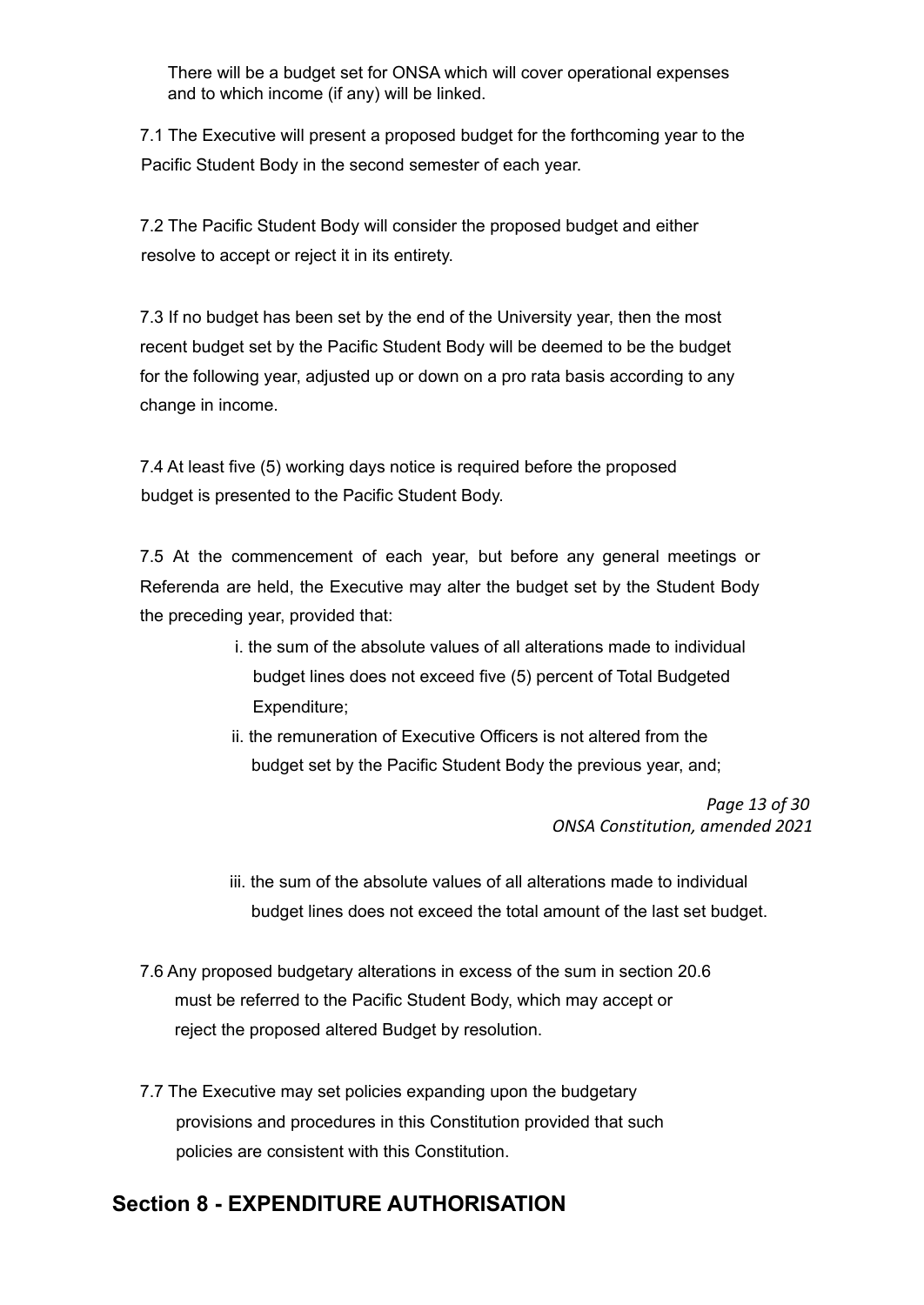- 8.1 Any ONSA expenditure must be approved and signed by any two of the following: a. President;
	- b. Treasurer;
	- c. Secretary.

### **Section 9 - COMMITTEES**

- 9. The Executive has the power to establish committees as it sees fit to further develop the policies and objectives of ONSA.
- 9.1 Any committee formed should have representation from both the Executive and, unless there are issues of confidentiality, the wider membership.
- 9.2 Where a committee has constitutional powers, they must be incorporated into this Constitution.

# **Section 10 -STANDING COMMITTEE OF THE EXECUTIVE**

10.1 There will be a Standing Committee of the Executive which will meet throughout the year to consider matters important to ONSA.

10.2 The Standing Committee of the Executive will comprise:

- a. The President;
- b. The Vice President

10.3 An academic member association representative from the Sub-committee; d) An cultural member association representative from the Sub-committee; and e) Any other Executive Officer(s) that the Standing Committee of the Executive may co-opt.

> *Page 14 of 30 ONSA Constitution, amended 2021*

10.4 The Executive may set policies expanding upon the Standing Committee of the Executive provisions in this Constitution provided that such policies are consistent with this Constitution.

# **Section 11 - VACATION OF OFFICE**

11.1 The holder of any office in ONSA must vacate office if such officer: i. Ceases to be a member of ONSA;

ii. Dies;

- ii. Tenders written notice of resignation to the Secretary; or
- iv. Is the subject of a vote of no confidence passed by the Pacific Student Body.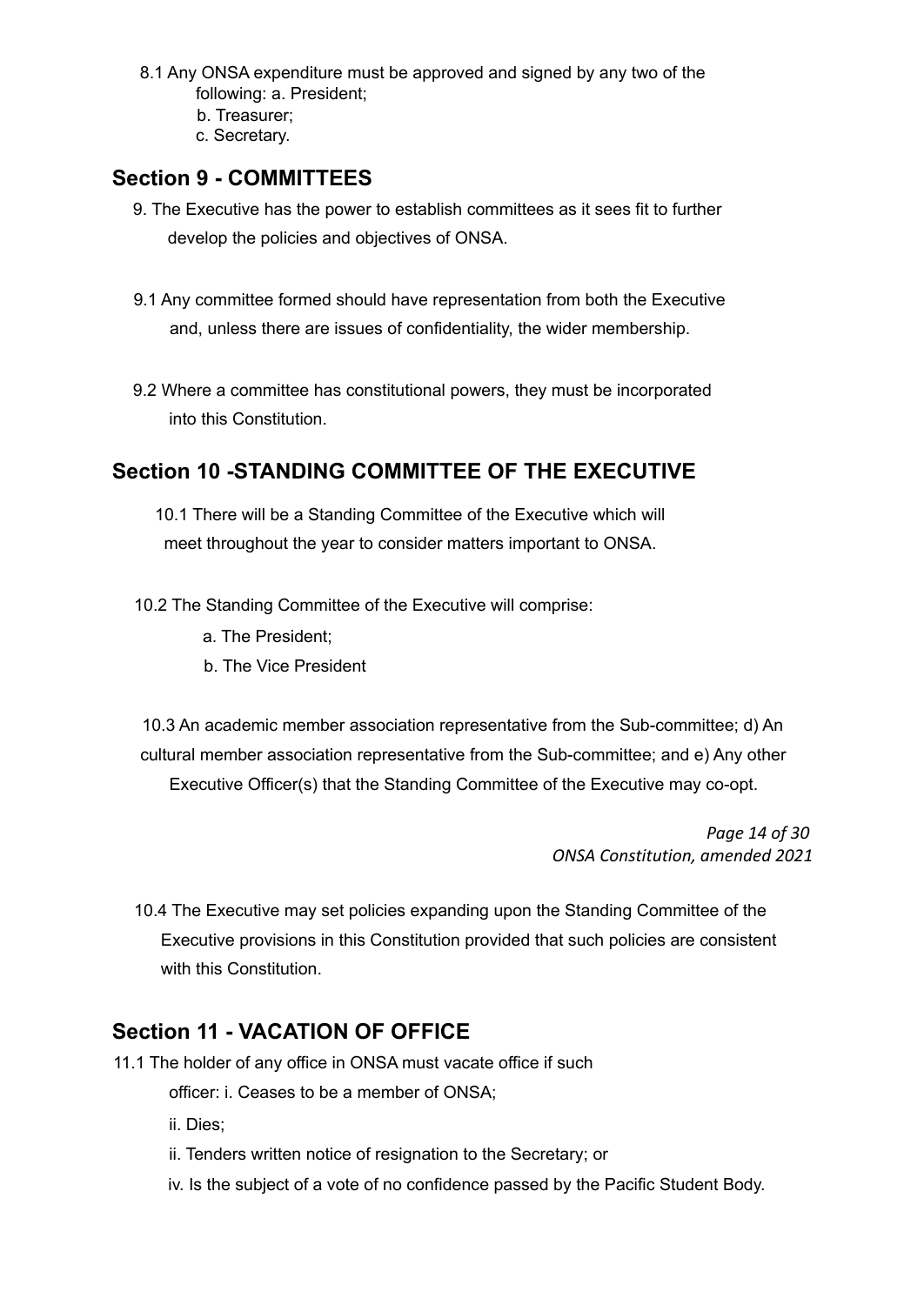11.2 An Executive Officer will be deemed to have vacated office if they are: i.

Absent without leave from any three (3) consecutive ordinary meetings of the Executive;

- a. Elected to a different position on the Executive during the term of office in the former capacity; or
	- b. Found to not to meet the prerequisites for holding that particular office.

# **Part Three: Composition and Election of Executive**

# **Section 1 - TERM AND GENERAL PREREQUISITES OF OFFICE**

- 1.1 Executive Officers will hold that relevant office for the entirety of the calendar year for which they are elected, or the remainder of the calendar year in the case of a by-election.
- 1.2 General prerequisites to being an Officer all Officers must:
	- i. Be of indigenous Pacific Island descent;
	- ii. Be an enrolled student at the University of Otago; that is they must be enrolled in both the year they stand for election and the year they hold office;
	- iii. Have previously held an Executive position in any of ONSA's member associations;

*Page 15 of 30 ONSA Constitution, amended 2021*

iv. Not be an Executive Officer in any of ONSA's member associations in any of the following positions [President, Vice-President, Treasurer, and Secretary] during the year that they hold office.

# **Section 2 - COMPOSITION OF THE EXECUTIVE**

- 2.1 The Executive will consist of the following elected Executive Officers: a. A President;
	- b. A Vice President;
	- c. A Treasurer;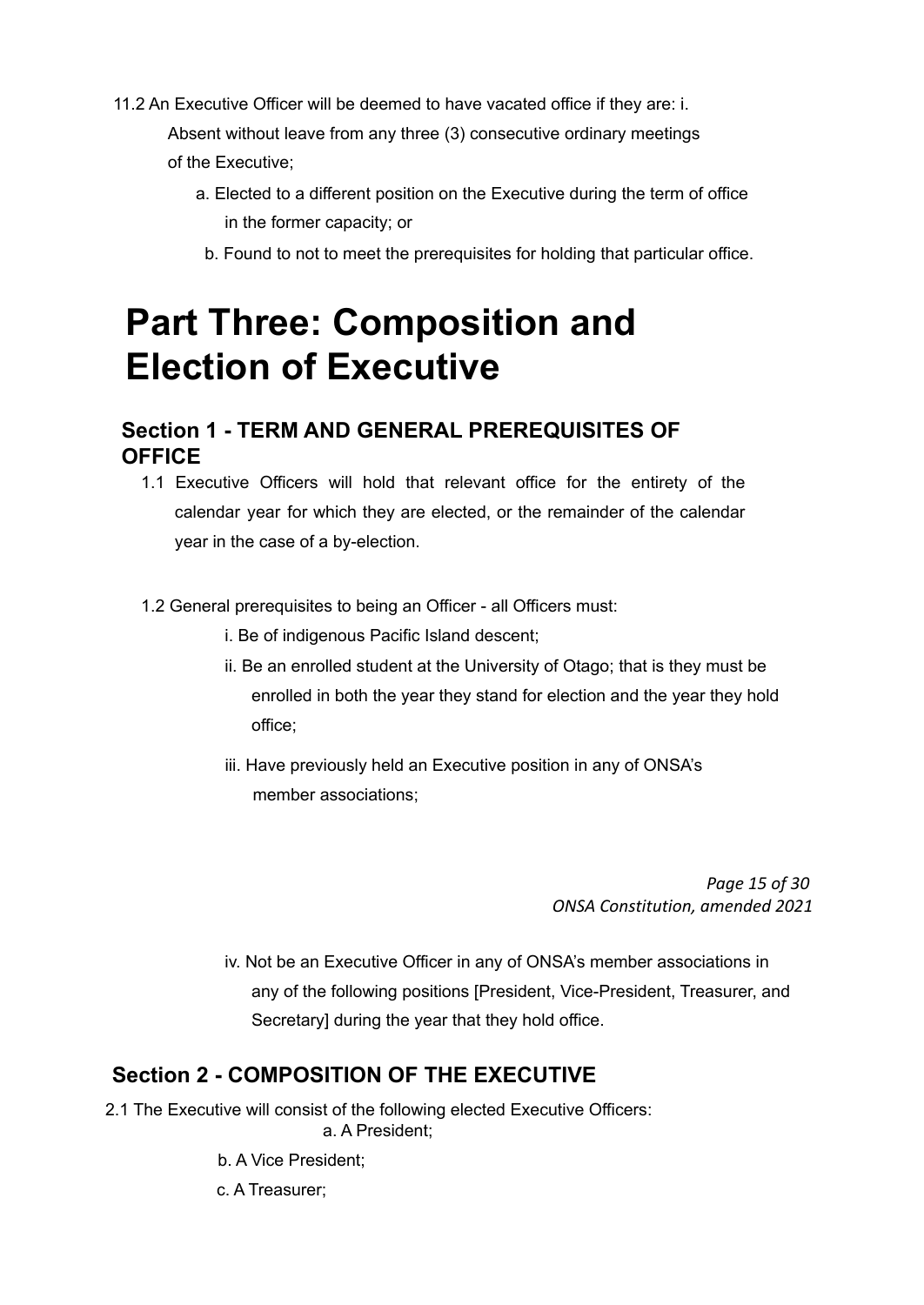- d. A Secretary;
- e. A Communications Officer;
- f. A Social Representative; and
- g. A Polytechnic Representative.

2.2 The ONSA Sub-committee will consist of a representative from each member association or group and a representative from the ONSA Executive.

> i. Member associations and groups may decide to either appoint an Executive of its committee to be their representative, or to establish a role or delegate a position within their association whose purpose is to represent the association on the ONSA Sub-committee.

# **Section 3 - RESPONSIBILITIES OF EXECUTIVE OFFICERS**

- 3.1 President
	- i. The President must not hold office for longer than two (2) years in total.
	- ii. The President is the primary elected representative of members of ONSA. The President will lead ONSA in fulfilling its core functions and achieving its goals outlined in clause 4.1.

#### 3.2 Vice President

- i. In the President's absence, the Vice-President shall exercise all the powers and duties of the President where necessary and appropriate.
- ii. The Vice President is responsible for maintenance of the internal administrative functions including maintenance of internal policy, oversight of the legislative requirements of ONSA and monitoring its strategic goals.
- 3.3 Treasurer

*Page 16 of 30 ONSA Constitution, amended 2021*

i. The Treasurer is responsible for the coordination and oversight of ONSA's financial performance as well as administering and monitoring of its finances.

#### 3.4 Secretary

i. The Secretary is responsible for coordination and oversight of the administrative tasks.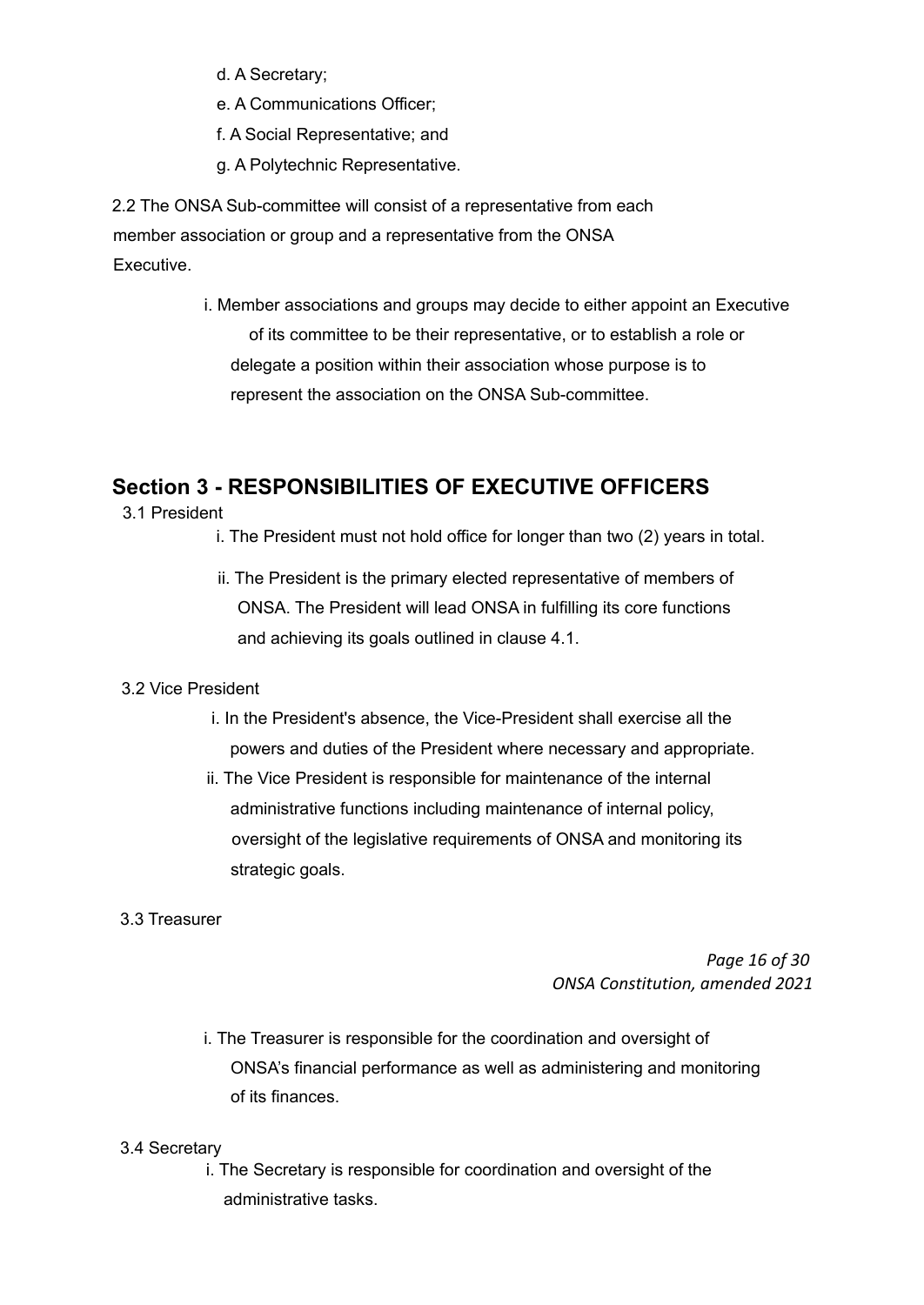ii. The Executive may set policies expanding upon the responsibilities of Executive Officers in this Constitution provided that such policies are consistent with this Constitution.

#### 3.5 Communications Officer

i. The Communications Officer is responsible for coordination and oversight of public affairs of ONSA and will be the communication point between ONSA and external and internal stakeholders.

ii. The Communications Officer is responsible for handling all aspects of planned publicity campaigns and PR activities. This includes developing PR campaigns and media relations strategies, editing and updating promotional material and publications (brochures, videos, social media posts etc.,) serving as the Association's spokesperson as deemed

appropriate and necessary by the Executive, and seeking opportunities for sponsorships and funding.

#### 3.6 Social Representative

- i. The Social Representative is responsible for aiding in organisation of the core operational events held by ONSA. These include, but are not limited to, the annual Leadership Weekend, Pacific Awards Night and Annual General Meeting.
- ii. The Social Representative must aid in the responsibilities of the other Executive members when necessary. The Executive may set policies expanding the responsibilities of the Social Representative, provided the policies are consistent with this Constitution.

#### 3.7 Polytechnic Representative

i. The Polytechnic Representative is responsible for academic and service matters of ONSA's student body within the Otago Polytechnic. The Polytechnic

> *Page 17 of 30 ONSA Constitution, amended 2021*

Representative must convey and facilitate the concerns, suggestions and issues raised by Otago Polytechnic members to the Executive Committee.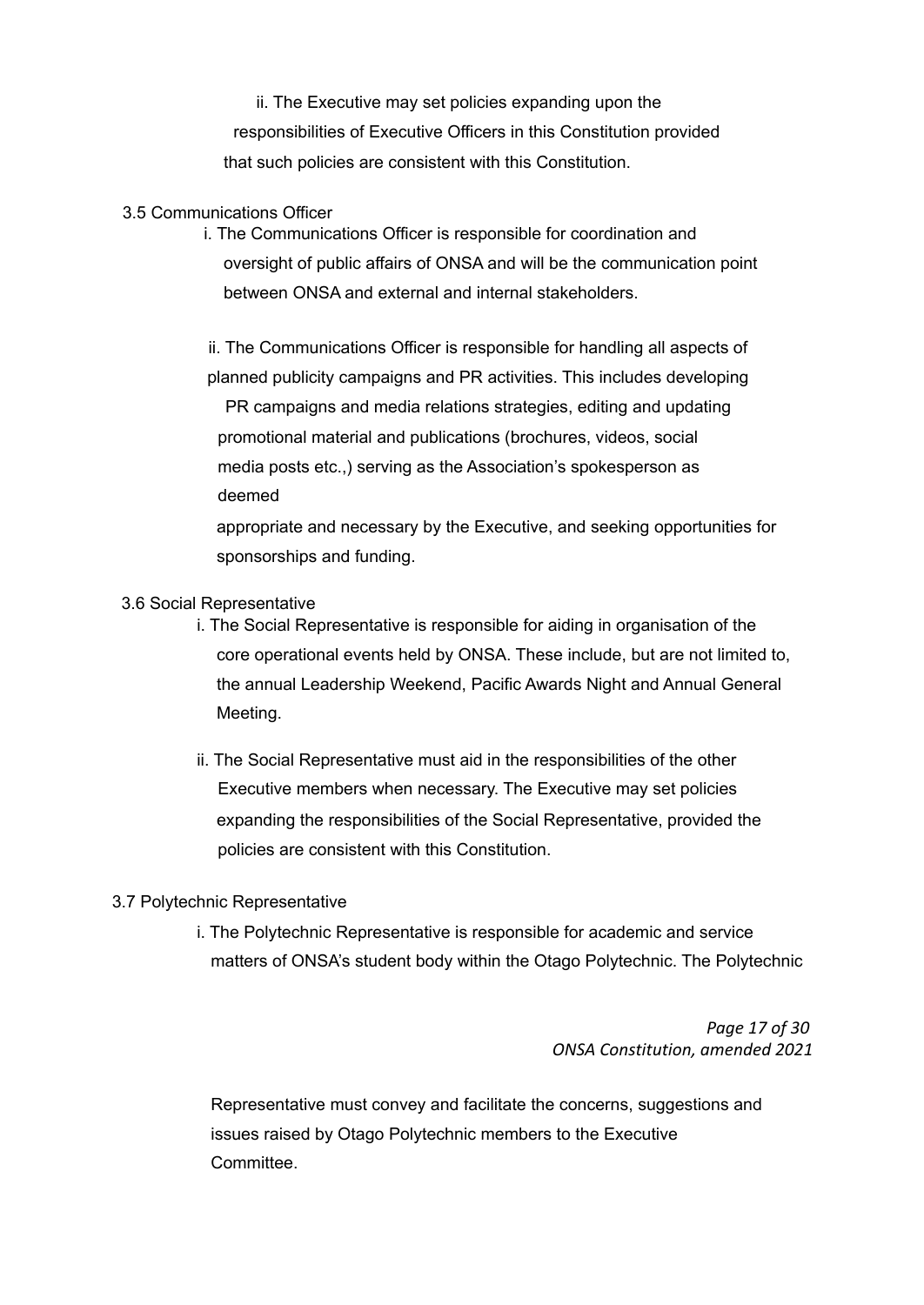# **Section 4 - NO CONFIDENCE IN AN EXECUTIVE OFFICER** 4.1

Ten (10) working days notice is required for any vote of no confidence in an Executive Officer.

- 4.2 A motion of no confidence may not go against more than one person in any motion and the notice of such motion must specify in detail grounds for such motion.
- 4.3 Notwithstanding anything in this Constitution the person who is the subject of a motion of no confidence must be given the right to answer all charges and may speak last on such Resolution and for a period of up to ten (10) minutes.

# **Section 5 - ABSENCE OF THE EXECUTIVE**

5.1 If there are insufficient Executive Officers in office to hold a Quorate Executive Meeting, the Executive must appoint acting Officers from the ONSA Sub-committee to stand in until a by-election is held.

# **Section 6 - MEETINGS OF THE EXECUTIVE**

- 61. The Executive will meet regularly throughout the academic year and will meet during vacations if necessary.
- 6.2 A meeting of the Executive may be called by any ONSA Executive Officer.

6.3 Notice for Executive meetings must state the date, time and place of meetings. Seventy-two (72) hours' notice will be required for an ordinary meeting.

6.4 An emergency meeting will require at least four (4) hours' notice and as many Executive members as possible must be made aware of the meeting.

> *Page 18 of 30 ONSA Constitution, amended 2021*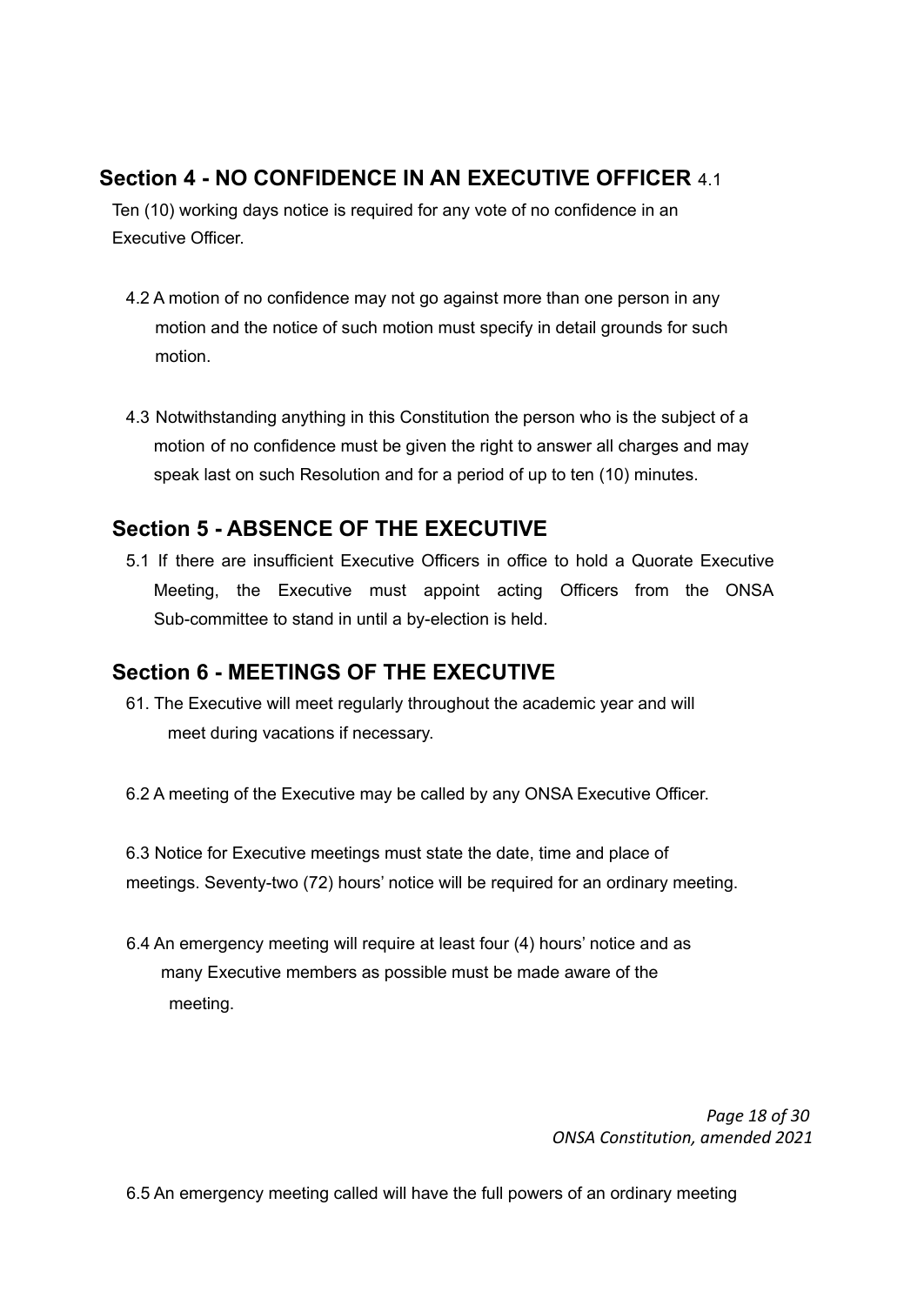provided that the next succeeding ordinary meeting must reconsider all Resolutions or appointments made by the emergency meeting and ratify or rescind such Resolutions or appointments as the Executive sees fit.

6.6 The President will chair Executive meetings and in the absence of the President a member elected by the meeting will assume the chair.

# **Section 7 - REPORTING BY EXECUTIVE OFFICERS** 7.1 The

Executive Officers will receive remuneration at the rates deemed appropriate and stipulated in the budget set by the Pacific Student Body, and such remuneration will be paid in instalments approved by the Executive.

- 7.2 At the conclusion of each quarter, every Executive Officer must provide a brief written report on their Executive Officer's work on the Executive during that period.
	- i. Such report will be considered by the Executive, and made available to Pacific students' associations;
	- ii. Any Executive Officer who fails to complete such a report shall cease receiving remuneration from ONSA until reporting duties have been fulfilled.
- 7.3 The Executive must withhold payment of all or part of any honoraria where it considers any Executive Officer has failed to carry out their duties or has failed to report adequately on their activities.
- 7.4 The Executive may set policies expanding upon the reporting requirements of Executive Officers in this Constitution provided that such policies are consistent with this Constitution.

# **Section 8 - EXECUTIVE ELECTIONS**

- 8.1 A meeting must be held for the purpose of elections for the Executive of the following year and is to be carried out in a manner consistent with this Constitution.
- 8.2 The elections must be chaired by a representative of a neutral third party who is not of indigenous Pacific Island descent.

*Page 19 of 30 ONSA Constitution, amended 2021*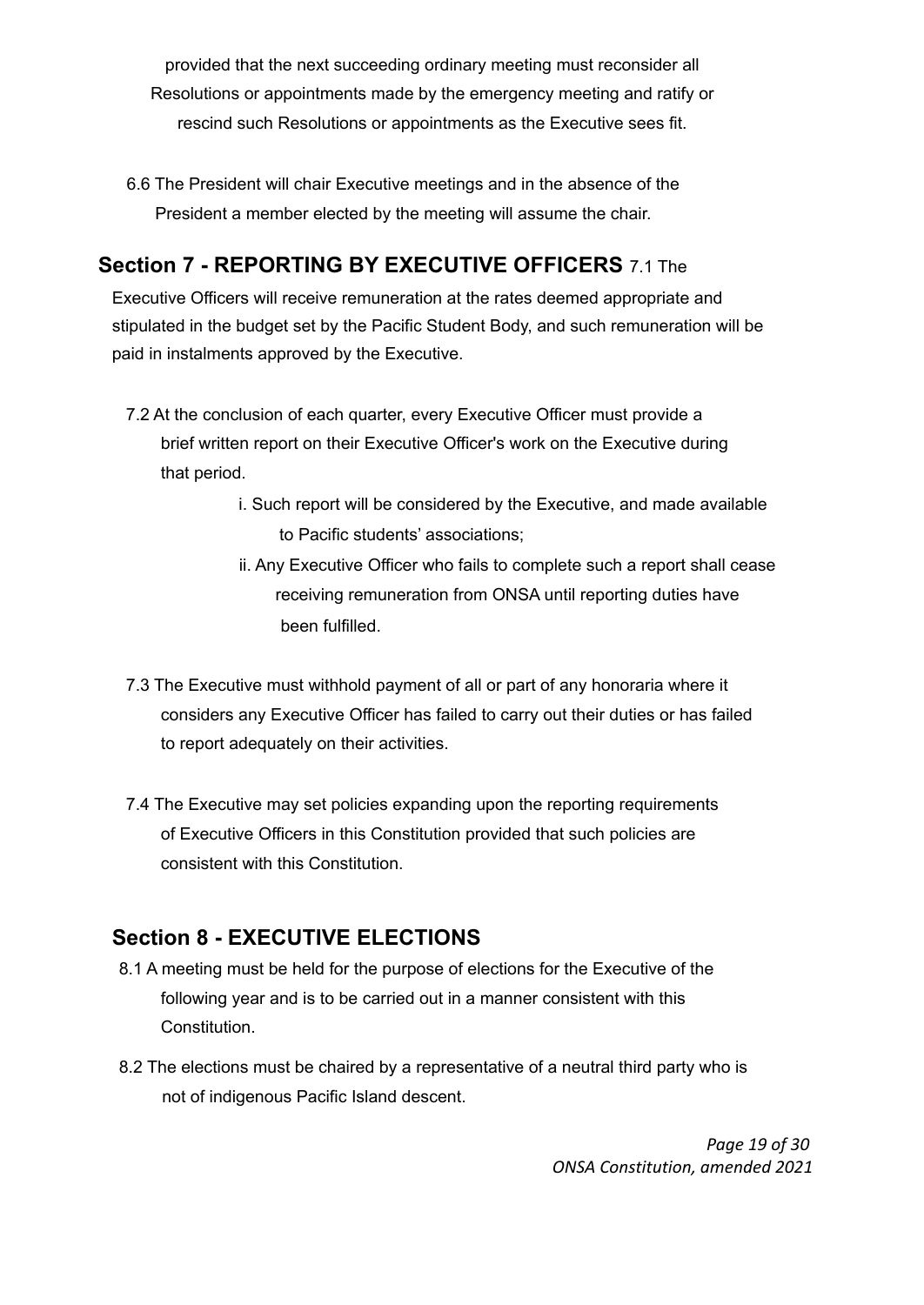

- 8.4 The Executive will set a date to hold elections preceding the year in which the next Executive is to hold office. This date must be:
	- i. In the second semester of each year, and;
	- ii. Within one (1) week of the day and month the election was held in the preceding year.
- 8.5 The Executive may set policies expanding upon the reporting election provisions in this Constitution provided that such policies are consistent with this Constitution.

# **Section 9 - NOMINATIONS**

- 9.1 All members will be eligible for nomination, election and re-election and voting provided they hold the necessary prerequisites for the office.
- 9.2 The Secretary will post a notice calling for nominations for the Executive. This notice will also specify a date not earlier than five (5) working days on which all nominations must be delivered to the Secretary.
- 9.3 All member associations must put forward at least one nominee for an Office on the Executive.
- 9.4 All nominations via associations must be in writing, and are effective after they are:
	- i. Made and signed by the nominee and two
	- ii. Officers of the same member association, or;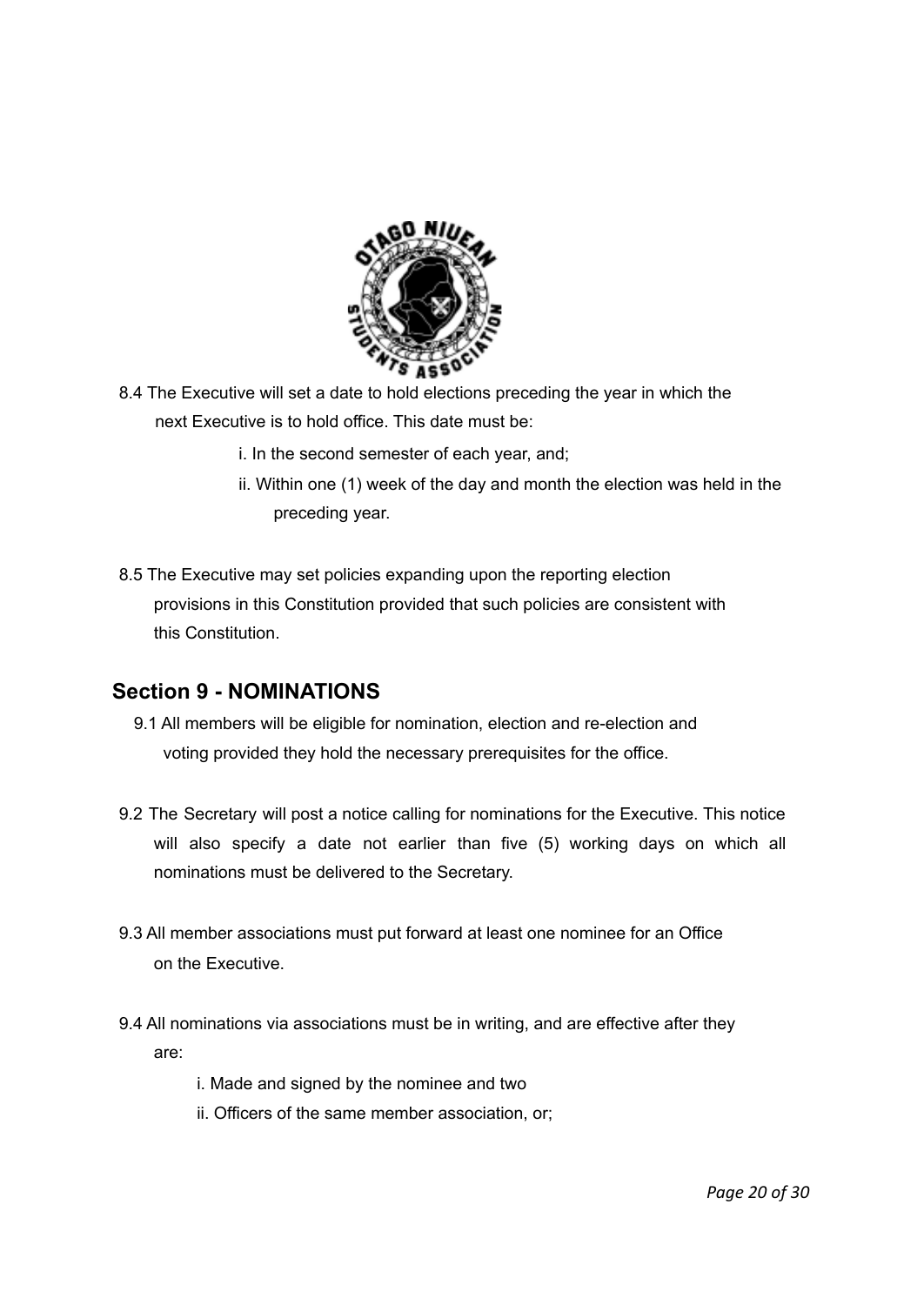- iii. Made and signed by three (3) Officers of the same member association, and subsequently consented to by the nominee before the closing of the nomination period.
- 9.5 All nominations via individual members must be in writing, and are effective after they are:
	- i. Made and signed by the nominee and two (2) other members, or; ii. Made and signed by three (3) members, and subsequently consented to by the nominee before the closing of the nomination period.
- 9.6 After the closing of nominations the Secretary will prepare a list contained under the heading of the various positions to be filled, listing in alphabetical order the persons duly nominated for each position followed in each case by the name of nominators and will give notice of this list and will allow all members to inspect such list upon request.
- 9.7 No member will be nominated for more than two (2) Executive Offices. 33.8 The Secretary may not refuse a nomination for any reason other than form or eligibility.
- 9.8 Where the Secretary has for any reason refused to accept a nomination, an appeal against such refusal may be made to the Executive and must be delivered to the Secretary or President within twenty-four (24) hours after specific notice of such refusal.
- 9.9 Where the Secretary has allowed any nomination an appeal against such allowance may be made to the Executive and must be delivered to the Secretary or President within

i. twenty-four (24) hours after the time fixed for the closing of

nominations. 9.10 All appeals must be in writing and must state the grounds of appeal.

- 9.11 The Executive has full power to accept or reject any nomination under appeal or to determine the matter in any other manner.
- 9.12 If the Executive does not uphold an appeal the nominations will remain as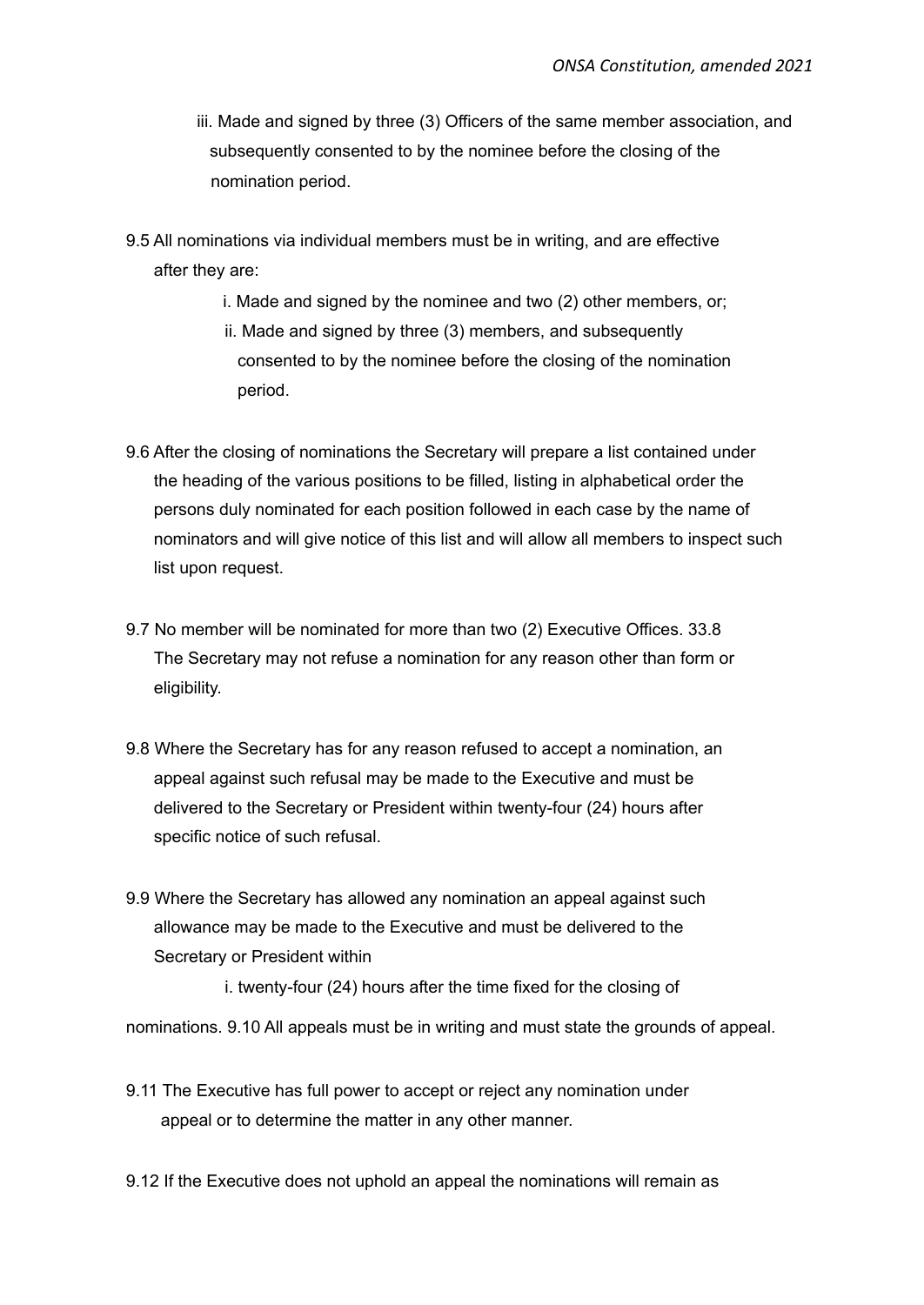*Page 21 of 30 ONSA Constitution, amended 2021*

- 9.13 Except as provided in this Constitution, no objection may be made to any nomination and any nomination not appealed against will be valid for all purposes.
- 9.14 Where no nomination has been received in respect of any position, a casual vacancy will be deemed to be created immediately after the taking of office by the new Executive.
- 9.15 Where a nominee wishes to withdraw from an election, the nominee must deliver to the Secretary a written withdrawal signed by the nominee. Such withdrawal will be irrevocable.

#### **Section 10 - VOTING**

- 10.1 The voting will take place at the meeting stated in section
- 10.2 Every member association other than the Chairperson may exercise two votes per Office of Election.
- 10.3 All votes shall be exercised in person only, i.e. proxy voting is not to be permitted.

# **Section 11 - CHAIR OF ELECTIONS**

- 11.1 The Executive shall appoint a Chair for the ONSA election before nominations are closed.
- 11.2 The Chair of elections will be responsible for the whole conduct of the election meeting.
- 11.3 At the closing of nominations, the Secretary will immediately provide the Chair with a list of names of the nominees for each office.
- 11.4 The Chair will have the power to exercise the following duties:
	- i. Ensure that each association has only cast one vote.
	- ii. Direct and regulate the manner of voting and of recording votes.
	- iii. Arrange for and supervise the Returning officer counting and recounting of the votes and disallow votes not submitted in the specified manner or are not sufficiently clear.
	- iv. Retain all voting papers and voting records safely for twenty (20) working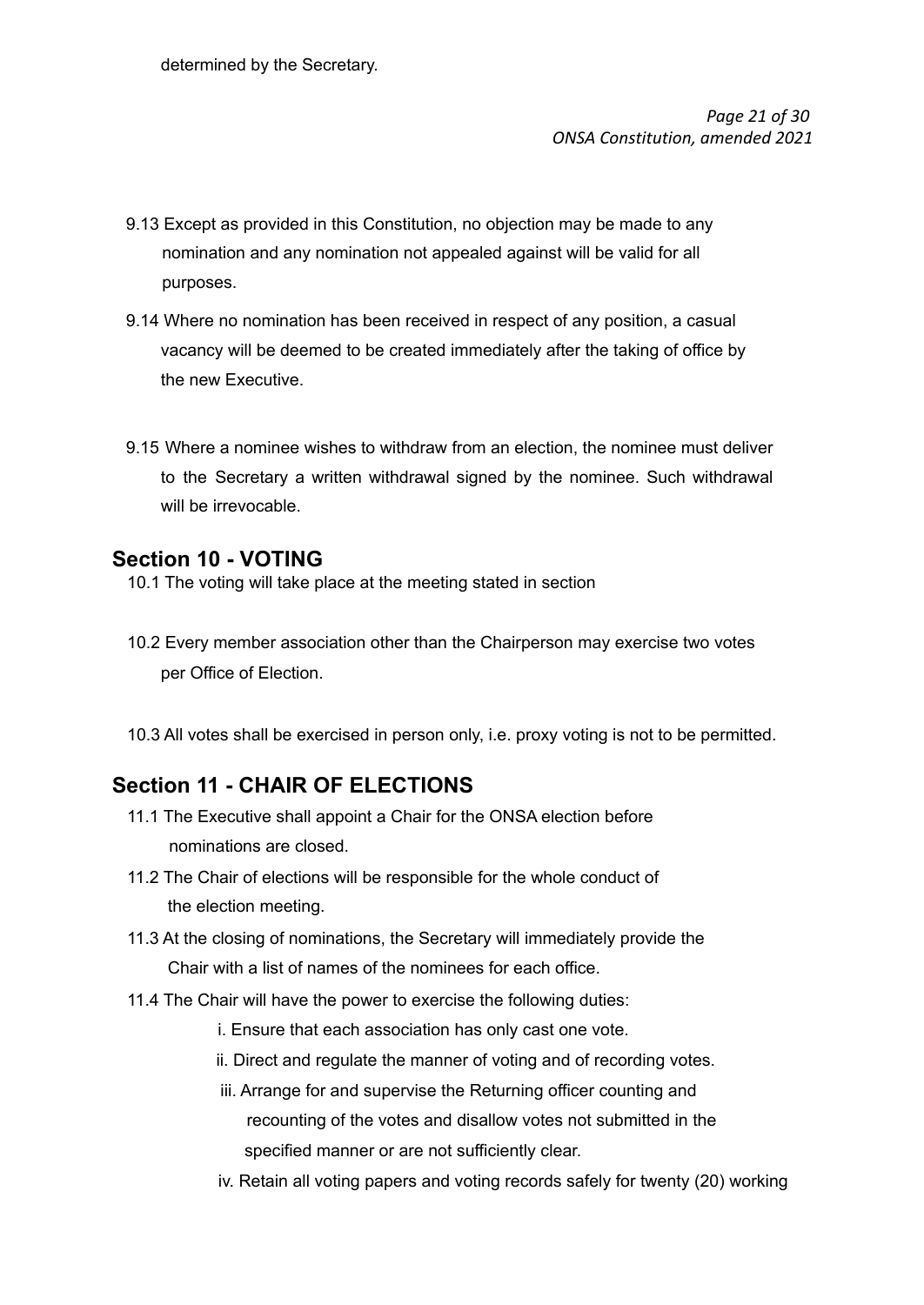days after the elections after which he/she will destroy all voting papers and voting records unless a recount is demanded as provided by this Constitution.

> *Page 22 of 30 ONSA Constitution, amended 2021*

- v. Generally do all things necessary, expedient or advisable in their opinion for the proper, fair and democratic conduct of the election.
- vi. Provide a report in writing in a timely manner to the Executive certifying that the elections have been conducted in accordance with this Constitution and in a proper, fair and democratic manner, or as the case may be notifying any irregularities in the elections after the conclusion of the ballot.
- 11.5 The Returning Officer will comply with any regulations consistent with this Constitution duly made by the Executive amplifying or specifying more particularly the powers and duties of the Chair of elections.
- 11.6 All acts and things done by the Chair for any such purpose will be deemed to be done under the authority of the Executive.

#### **Section 12 - GENERAL BALLOT**

- 12.1 All Executive Officers will be elected by general ballot using the Alternative/Plurality Vote (AV) system.
- 12.2 There will always be the option of "no confidence in these candidates".
- 12.3 If there are more "no confidence in these candidates" votes than votes cast for the highest polling candidate then no-one will be declared elected and a casual vacancy will exist.

12.4 The Executive will publicly announce in such media as the Executive sees fit, a notice stating the names of the successful candidates for each position. 12.5 The Executive will appoint an independent arbitrator, who must not be a member of ONSA, to hear appeals against decisions made by the Chair of Elections. In resolving any issue, the independent arbitrator will have such powers as but not limited to:

- i. Calling for a new election;
- ii. Disqualifying a candidate.
- 12.6 In the event of a tie where two or more candidates receive the same amount of votes, the Chair shall hold a re-vote between the tied candidates. The winner of the re-vote shall be elected in the Office. If a tie remains, the Chair of the election shall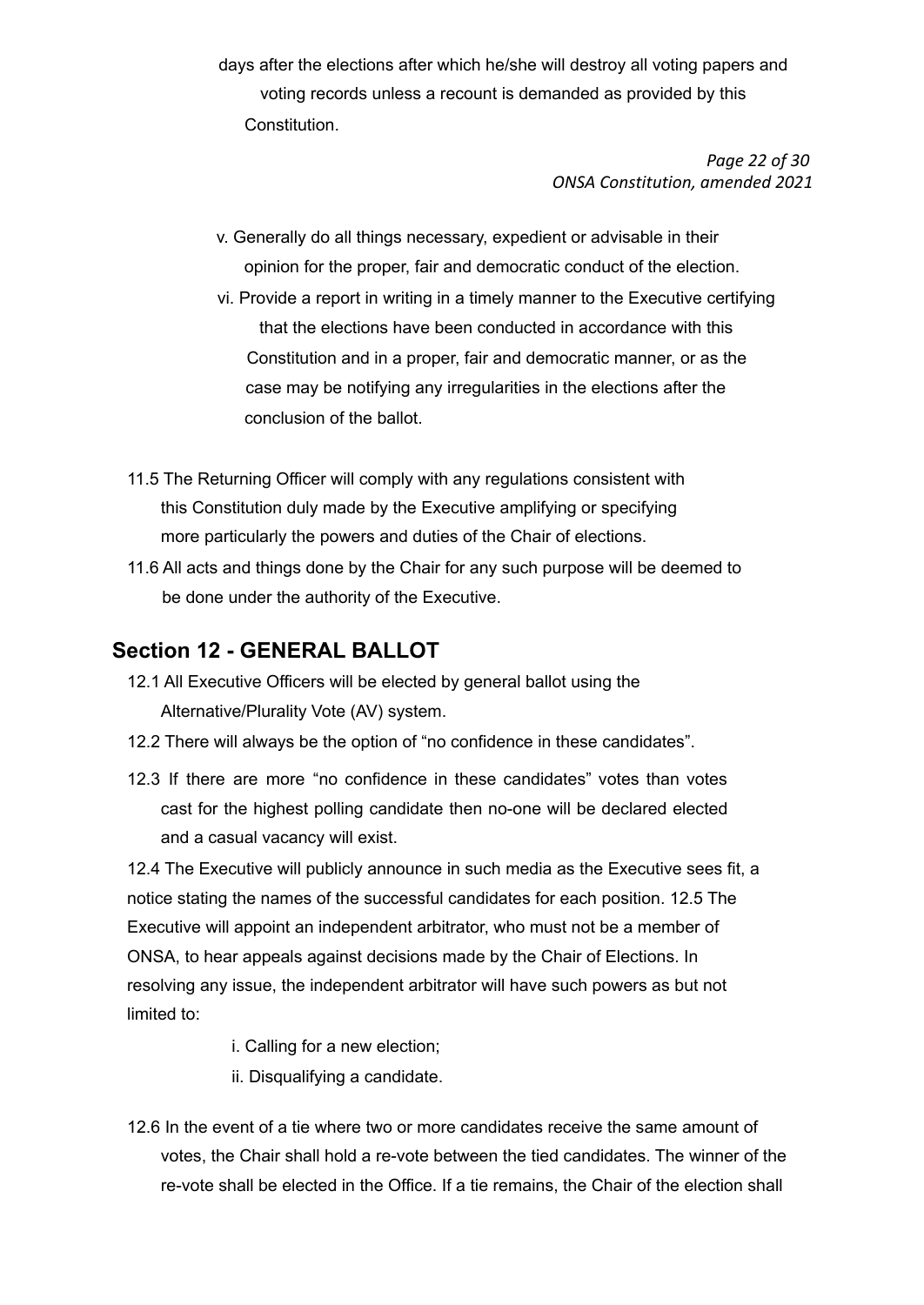exercise a casting vote.

12.7 In the event of a candidate being elected to multiple offices, they shall choose the office they will occupy and the second-highest polling candidate for the other office, shall be elected to that office.

> *Page 23 of 30 ONSA Constitution, amended 2021*

# **Part Four: Standing Orders**

#### **Section 1 - INTRODUCTION**

1. Any meeting may not commit any act, pass any Resolution or make any

appointment in contravention of this Constitution. Any such action,

Resolution or appointment will be invalid and will not bind ONSA.

1.1 Except as provided in this Constitution, these Standing Orders apply to all

meetings of ONSA, including general meetings, meetings of the Executive and

meetings of any other committee of ONSA.

# **Section 2 - CONDUCT OF BUSINESS**

- 2. The business of every meeting must be conducted in accordance with the Standing Orders and this Constitution.
- 2.1 All business (unless otherwise provided for by Standing Orders or this Constitution) must be brought forward, discussed and dealt with in the form of a motion. No other business may be considered.

# **Section 3 - ORDER OF BUSINESS**

- 3. At ordinary meetings the order of business will be:
- 3.1 Election of a chairperson if necessary;
- 3.2 In the case of a special meeting, the business for which such meeting has been called and in the order set out in the notice calling such meeting;
	- i. The confirmation of the minutes of the last meeting;
	- ii. The business to be conducted, and;
	- iii. General business.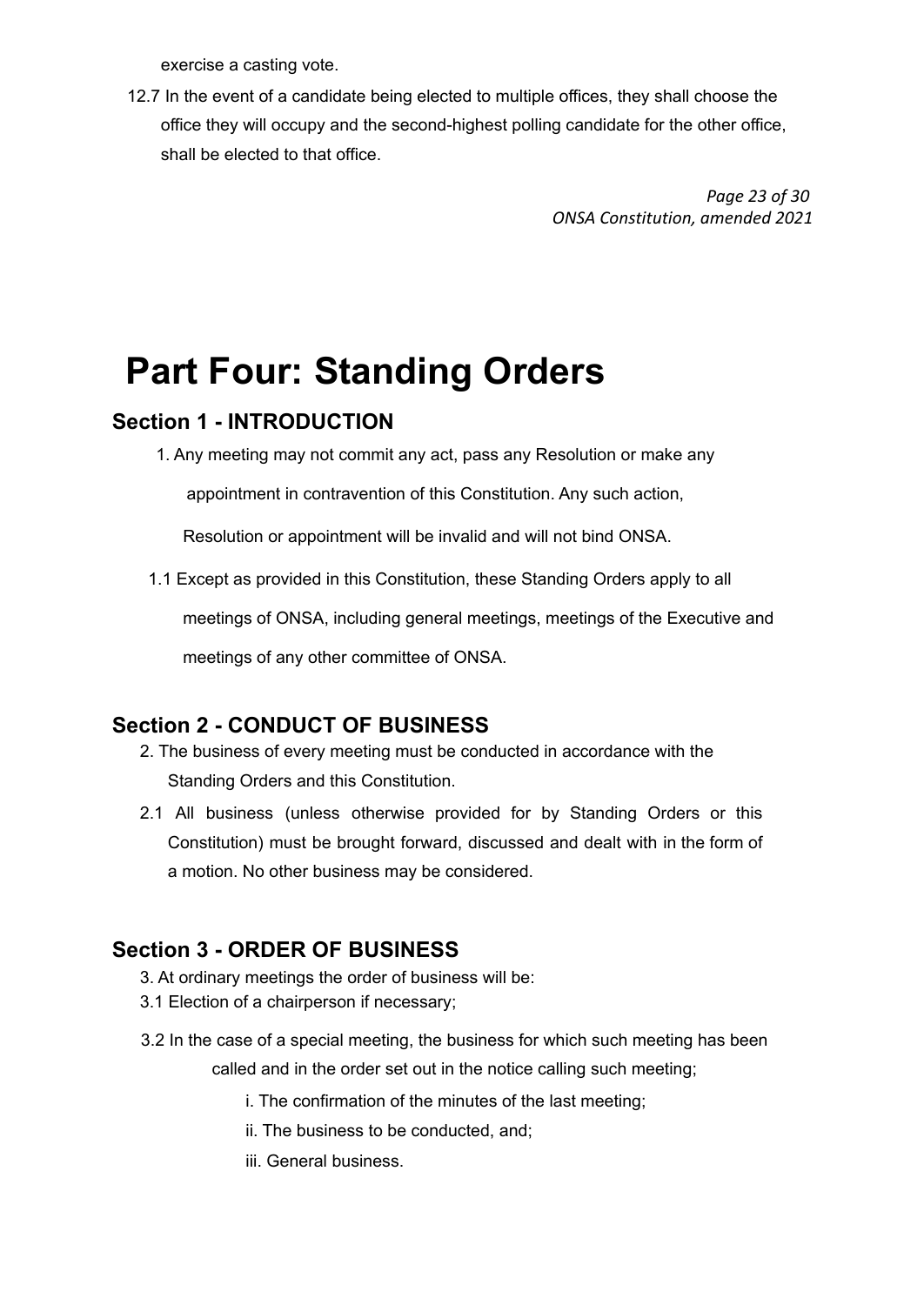### **Section 4 - QUORUM**

4. Unless otherwise specified in this Constitution the quorum of every meeting is half the maximum number of voting members of the committee or body.

> *Page 24 of 30 ONSA Constitution, amended 2021*

- 4.1 No meeting may commence until the required quorum is present. If such quorum is not present within fifteen minutes of the time for which the meeting is called, the meeting must be abandoned.
- 4.2 All members of the Committee must be physically present to participate in the meeting except Executive meetings, where Executive Officers may attend the meeting through a live telecommunications link provided that they can: i. Hear the entire debate and motions;

ii. Contribute to the meeting by speaking, putting motions and voting, and; iii. Have full access to any materials placed before the meeting.

- 4.3 If at any time any meeting loses its quorum the chair must adjourn the meeting.
- 4.4 Any member of the committee may call for a quorum count at any time, unless the meeting is in the process of voting.

#### **Section 5 - STRANGERS**

5. All members are entitled to be at all meetings of ONSA.

- 5.1 A member of the student press is entitled to be at all meetings of
- ONSA. 5.2 Those people present at a meeting who are not members of

ONSA may only speak when granted speaking rights.

# **Section 6 - CHAIRPERSON**

- 6. The chairperson will conduct and maintain order in the meeting.
- 6.1 Any member of the committee called to order by the chairperson must immediately cease to speak and must resume their seat unless permitted by the chair to explain.
- 6.2 The chairperson may not permit to be discussed, and will rule out of order, all matters that do not pertain to the question before the meeting.
- 6.3 The chairperson will by ruling determine any matter, dispute or question as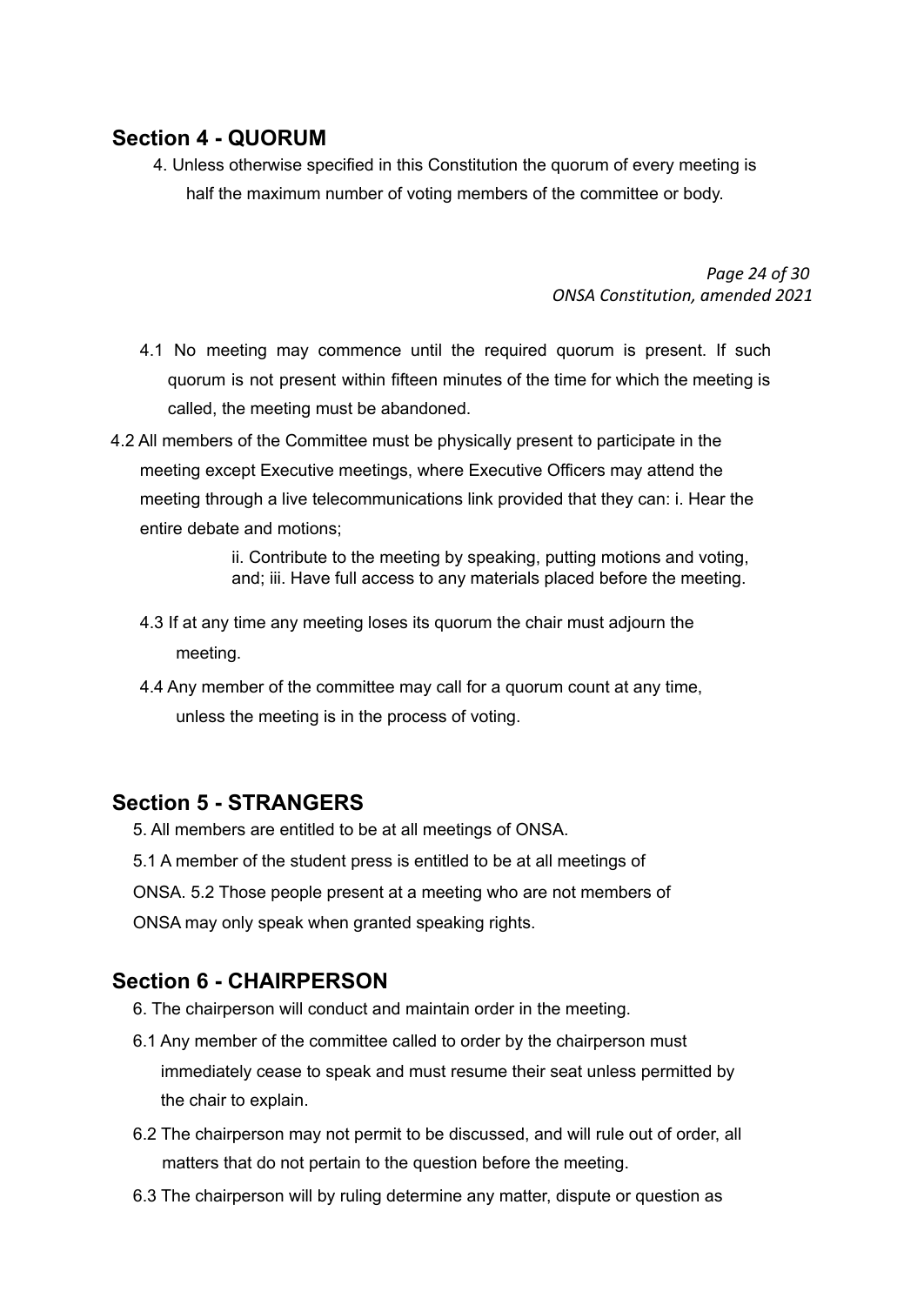to order and procedure.

6.4 The chairperson may by ruling grant leave, provided that no member of the committee objects to this.

# **Section 7 - ABSENCE OF CHAIRPERSON**

*Page 25 of 30 ONSA Constitution, amended 2021*

- 7. In the event of the chair of a meeting not being present or being removed from the chair due to a motion of no confidence, a new chairperson must be elected immediately.
- 7.1 The election of a chairperson will take precedence over all other motions and business.
- 7.2 No person will move a motion of no confidence in the chair more than once in any meeting unless it is in relation to a new chair.
- 7.3 If the chairperson is stepping down to speak to a motion, or to avoid a conflict of interest, they may, if no member objects, appoint a chairperson from the meeting to replace them. In all other instances an election must be held. The procedure is as follows:
- i. The Secretary of the meeting will call for nominations by members of the meeting;
	- ii. All persons nominated and seconded are permitted to address the meeting for no longer than two minutes;
	- iii. The Secretary will then call for votes from all members present for all candidates;
	- iv. The candidate with the greatest number of votes will assume the chair, and the meeting will resume.
	- v. A new chairperson will be considered to be so for that meeting or motion only, and the chair will return to the usual chairperson of the meeting for subsequent meetings or motions as the case may be.

# **Section 8 - MOTIONS**

- 8. Only one motion may be placed before the meeting at a time, except as otherwise provided by the Standing Orders.
- 8.1 When a substantive motion has been lost, a motion the same in substance may not be moved at the same meeting without leave.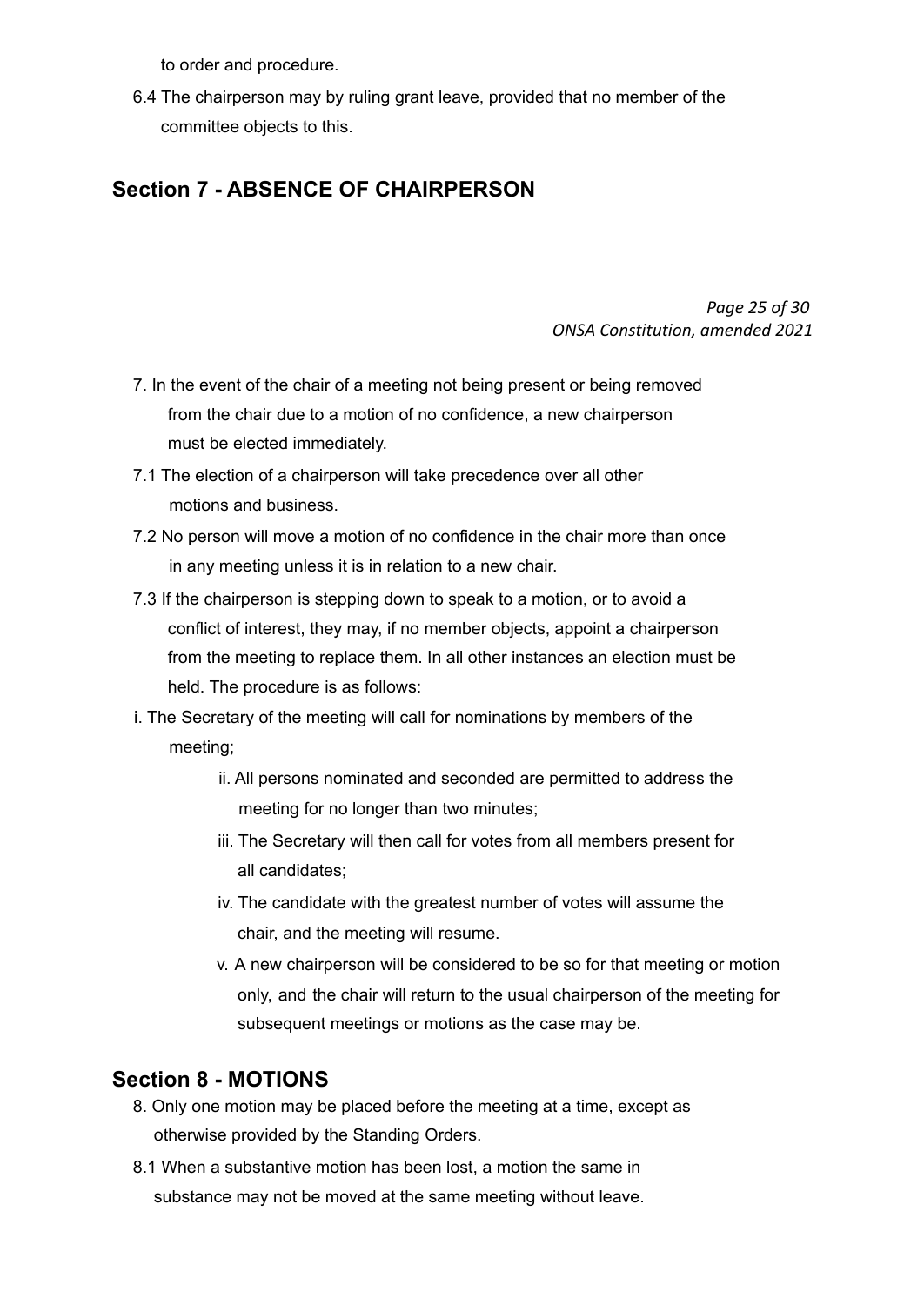- **i. Substantive Motions -** A substantive motion is any motion that is not a procedural motion.
- **ii. Procedural Motions-** A procedural motion is any motion that affects the process of the meeting.
- 8.2 A procedural motion may be put to the meeting while there is a substantive motion on the floor, and the procedural motion must be resolved before the meeting can return to the substantive motion.
- 8.3 A procedural motion may not be put to the meeting while a person is speaking. *Page*

*26 of 30*

*ONSA Constitution, amended 2021*

- 8.4 No procedural motion may be moved or seconded by the mover or seconder of a substantive motion currently before the meeting.
- 8.5 The chairperson has the discretion to accept or reject a procedural motion, unless it challenges a ruling of the chair, or is a motion of no confidence in the chair.

8.6 Only the mover of a procedural motion and the chairperson may speak to the motion. 8.7 A motion to move to the next business if passed will cause the substantive motion to lapse.

- 8.8 A motion that "the motion now be put" if passed will cause the substantive motion to be immediately put to the meeting.
- 8.9 A motion challenging the ruling of the chair if passed will cause the chair to accept the ruling of the meeting.
- 8.10 A motion of no confidence in the chair if passed will cause the chairperson to vacate the chair, and a new chair elected.
- 8.11 A motion altering the order of business if passed will cause the new order of business to be as outlined in the motion.
- 8.12 A motion to table a substantive motion will, if passed, cause debate on the substantive motion to be adjourned until a motion is passed to take the substantive motion from the table, or until the next meeting.
- 8.13 A motion to take a substantive motion from the table will, if passed, cause the table substantive motion to be removed from the table and become the next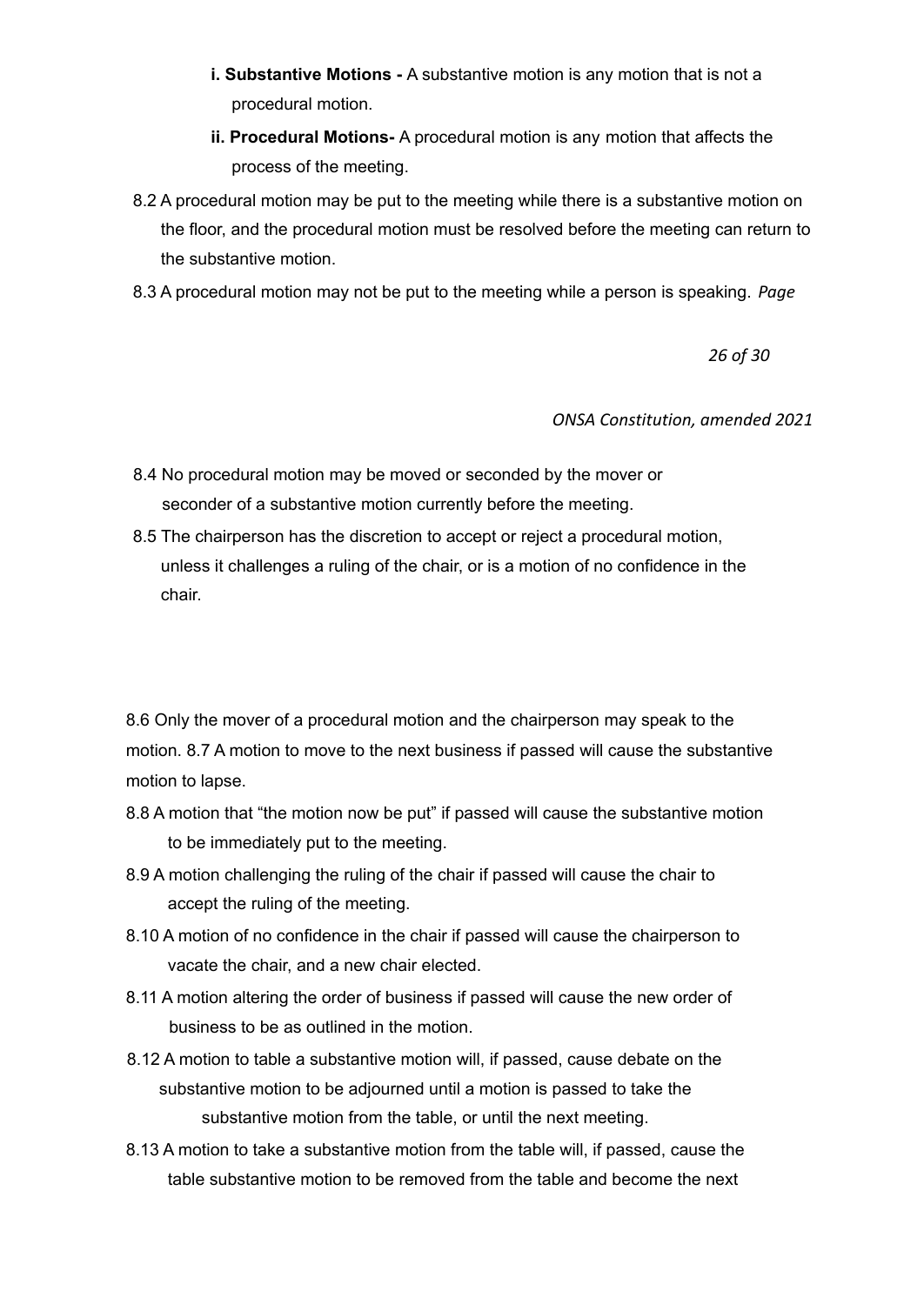item of business.

- 8.14 Committee
	- i. A motion to move into committee is a procedural motion.
	- ii. A meeting may only move into committee for reasons of confidentiality or commercial sensitivity of the likely content of discussion.
	- iii. A motion to move into committee must state the reasons for moving into committee.
	- iv. No motions may be moved or voted upon while in committee, except a motion to move out of committee.
	- v. While in "committee of the whole" discussion must be held in confidence, and must not be discussed outside of committee.

*Page 27 of 30 ONSA Constitution, amended 2021*

- vi. While in "strict committee" all persons who are not members of the committee must leave the room. In addition, the conditions of "committee of the whole" apply.
- 8.15 Notice of Motion
	- i. Except where otherwise provided by the Rules any motion may be moved without Notice.
	- ii. Any notice of motion lapses if the mover and seconder when called for at the meeting by the Chairperson do not present the motion.
- 8.16 Withdrawal of Motion
	- i. When any motion has been moved and seconded it may not be withdrawn except with leave of the meeting and with the consent of the mover and seconder.
	- ii. When a motion has been withdrawn, it may be again moved at the same or any subsequent meeting.
	- iii. Any motion requiring notice that is withdrawn will require notice to be moved again.
- 8.17 Amendments to motions
	- i. The chairperson may rule that a complicated motion be put to the meeting in parts and then may do so.
	- ii. At any time during the debate or discussion on a motion, an amendment to that motion may be moved, providing:

a. That the chairperson does not rule the amendment unreasonable; b. That the amendment does not constitute a direct negative of the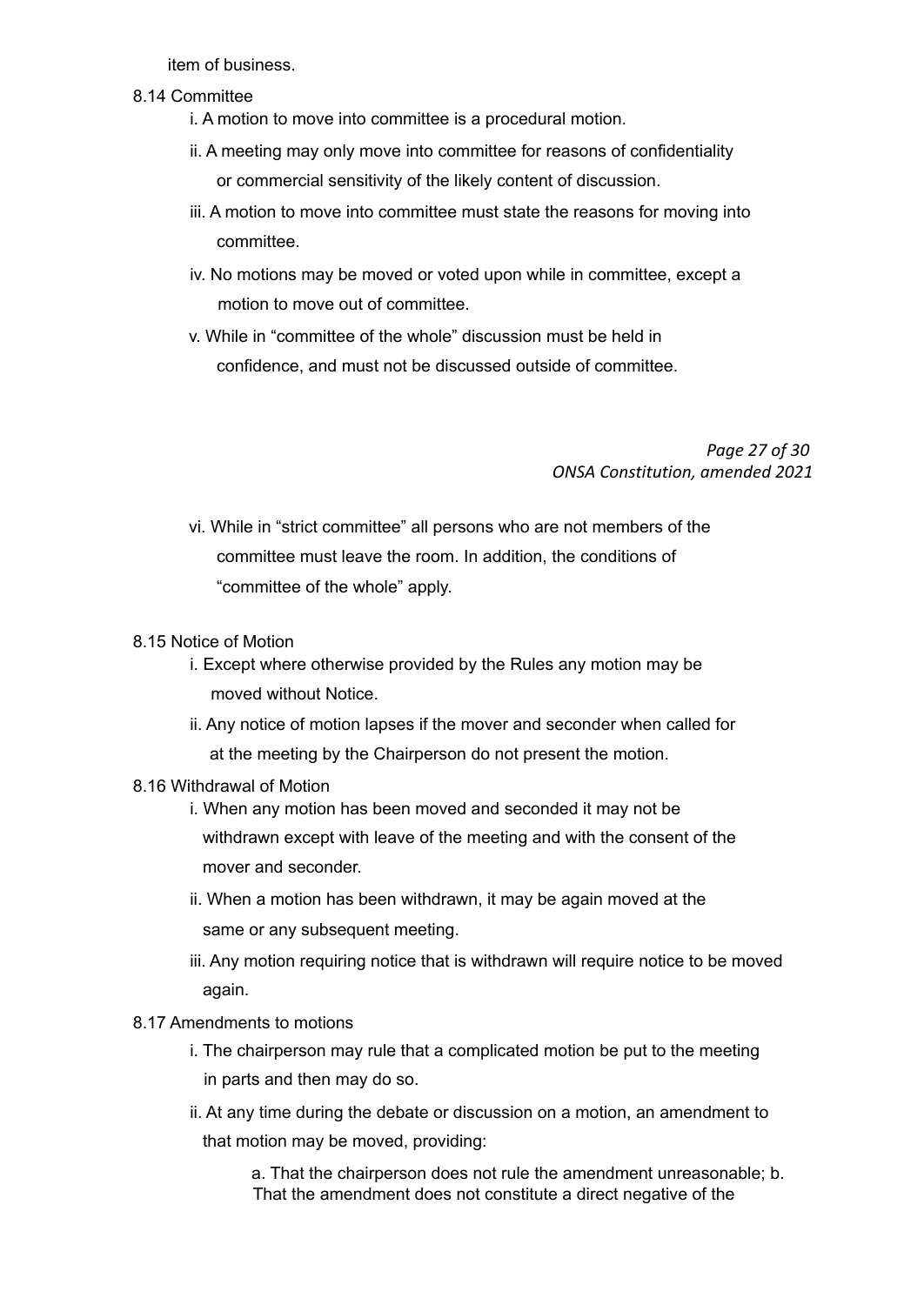motion;

- c. That only one amendment may be before the meeting at any one time;
	- d. That no amendment may be moved to a procedural motion, except with leave;
	- e. Following the moving and seconding of an amendment, that amendment will be discussed and then voted upon;
		- f. If an amendment is passed, the amendment becomes the new motion, and this new motion will be dealt with as if it were the original motion.
	- g. If an amendment fails to pass, the original motion continues.

# **Section 9 - DEBATE**

9. Any member of the committee may speak to a motion.

9.1 No member may speak to a motion for longer than five (5) minutes except with

leave. 9.2 No member may speak to a motion more than once, except for:

#### *Page 28 of 30 ONSA Constitution, amended 2021*

i. The mover of a substantive motion who may speak to a motion when moving it, and then have a right of reply at the conclusion of the debate, except when there is no further debate, in which case the mover will be entitled to speak only once;

- ii. The seconding of a motion which is not to be considered as speaking to
- it; iii. The chairperson who may permit any members who have spoken to explain themselves in regard to any part of their speech, or to answer questions from other members.
- 9.3 No member may speak to a procedural motion, except as provided by these Standing Orders.
- 9.4 The Chairperson may speak to a motion only in order to make a personal explanation or an explanation as to the matter under debate.
- 9.5 A Chairperson wishing to take part in any debate must first leave the Chair, and cease to be the Chairperson until the motion currently before the meeting has been resolved. In the interim another Chairperson must be elected or appointed under section 43.

# **Section 10 - ANNUAL GENERAL MEETING**

- 10. The Annual General Meeting (AGM) shall be held every year before the 1st of October, at a time and date to be decided by the ONSA Executive Committee.
- 10.1 The AGM shall attend to the following matters: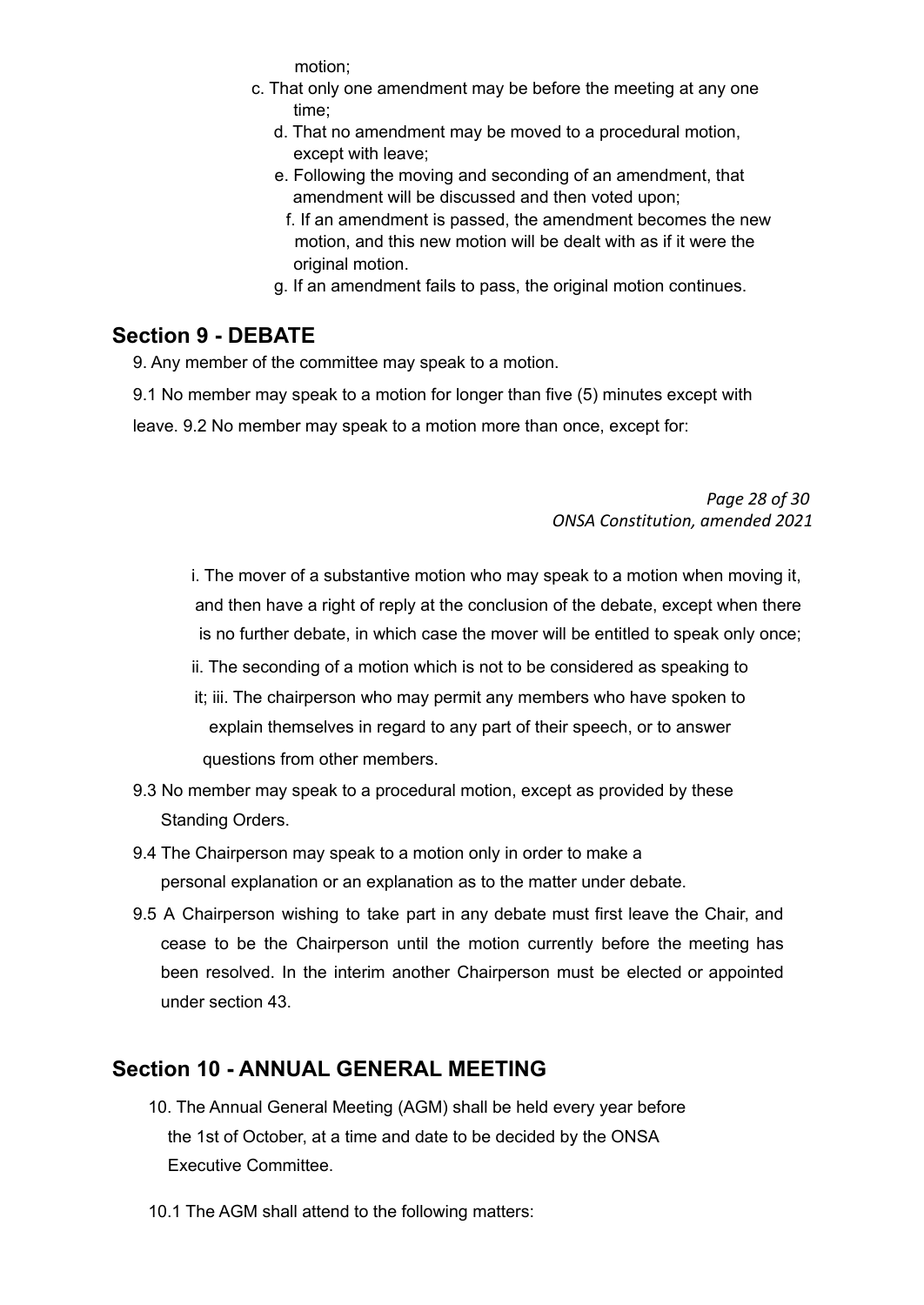- i. Receive the Minutes of the most previous AGM and of any Special General Meetings (SGM) held since the previous AGM;
- ii. Receive reports from the Officers of ONSA;
- iii. Receive the Annual Financial Report of ONSA from the Treasurer;
- iv. Appoint an auditor for the following year;
- v. Other matters brought forward by the ONSA Executive Committee, or of which notice has been given to the ONSA Secretary at least seven (7) days before the date of the AGM.

#### **Section 11- BREACHES OF ORDER**

11. The Chairperson may at any time during a meeting rule that any named member of the committee is or has been guilty of a breach of order.

> *Page 29 of 30 ONSA Constitution, amended 2021*

11.1 If the Chairperson rules that any named member is or has been guilty of a breach of order, they must then move a motion immediately over any other motion except a motion of no confidence in the Chair, asking that: i. No further notice be taken of the breach;

- ii. The member named be asked to apologise; or
- iii. The member named be expelled from the meeting for a specified time, or until an apology is offered to the meeting.

#### **Section 12 - VOTING**

- 12. When any discussion on a motion is concluded, or when a motion "that the motion now be put" passes, the Chairperson must put the motion to the meeting.
- 12.1 The Chairperson must call upon all members present to vote for or against a motion by declaring "aye" or "nay" or otherwise indicating abstention. If the vote is close, or if any member requests it, then the Chairperson must call for a hand count of votes for or Against.
- 12.2 All members have, and are entitled to exercise, one vote per motion or Referendum Question.
	- 12.3 In voting, members must not cajole, threaten, bribe, vote in place of other members, or otherwise interfere with the democratic process.
- 12.4 Those members who abstain from voting are not to be considered part of the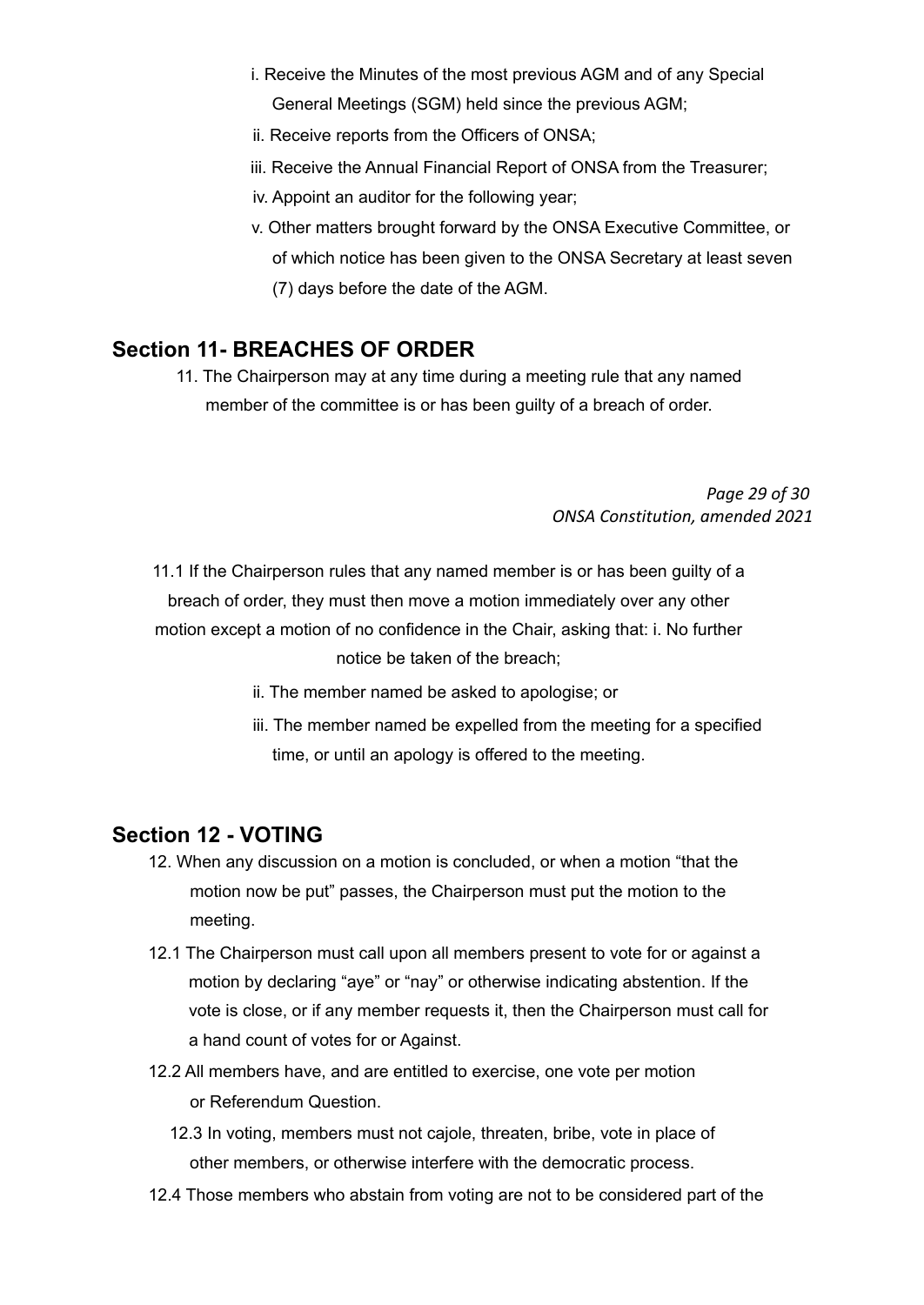- meeting for the purpose of determining the total number of votes cast, but can be considered part the meeting for the purposes of quorum.
	- 12.5 The chairperson will declare a motion carried or lost, depending upon the required number of votes according to the Voting Schedule set out in section 51.
- 12.6 A motion carried takes effect immediately, unless otherwise stated in the motion.
- 12.7 The chairperson has no vote, unless the vote on a motion is evenly tied, in which case the chairperson must exercise a casting vote.
- 12.8 Where an error or confusion arises in connection with any vote, the chairperson must rule that another vote be taken and this later vote overrides any earlier votes called for.
- 12.9 The Secretary of the meeting will not record the names of those voting for or against or abstaining on any motion unless any member requests their name to be recorded.

*Page 30 of 30 ONSA Constitution, amended 2021*

#### **Section 13 - VOTING SCHEDULE**

- 13. Except where noted, all motions require positive votes of at least half of the total number of members voting.
- 13.1 Motions seeking leave, of no confidence and amending or rescinding this Constitution requires a Special Resolution.